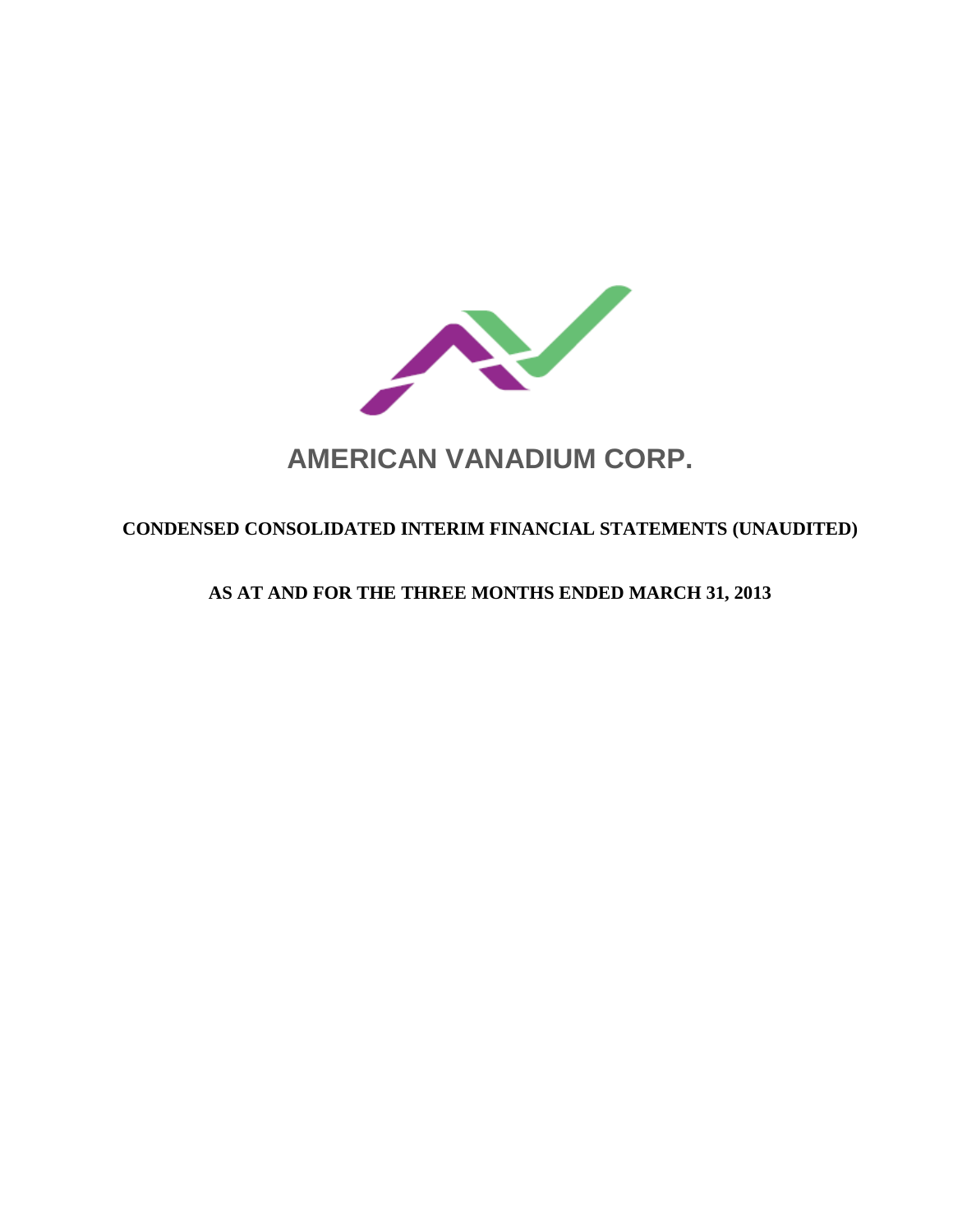#### **Management's Comments on Unaudited Financial Statements**

The accompanying unaudited condensed consolidated interim financial statements of American Vanadium Corp. (the "Company") as at and for the three months ended March 31, 2013 have been prepared by management and approved by the Board of Directors of the Company. These financial statements have not been reviewed by the Company's external auditors.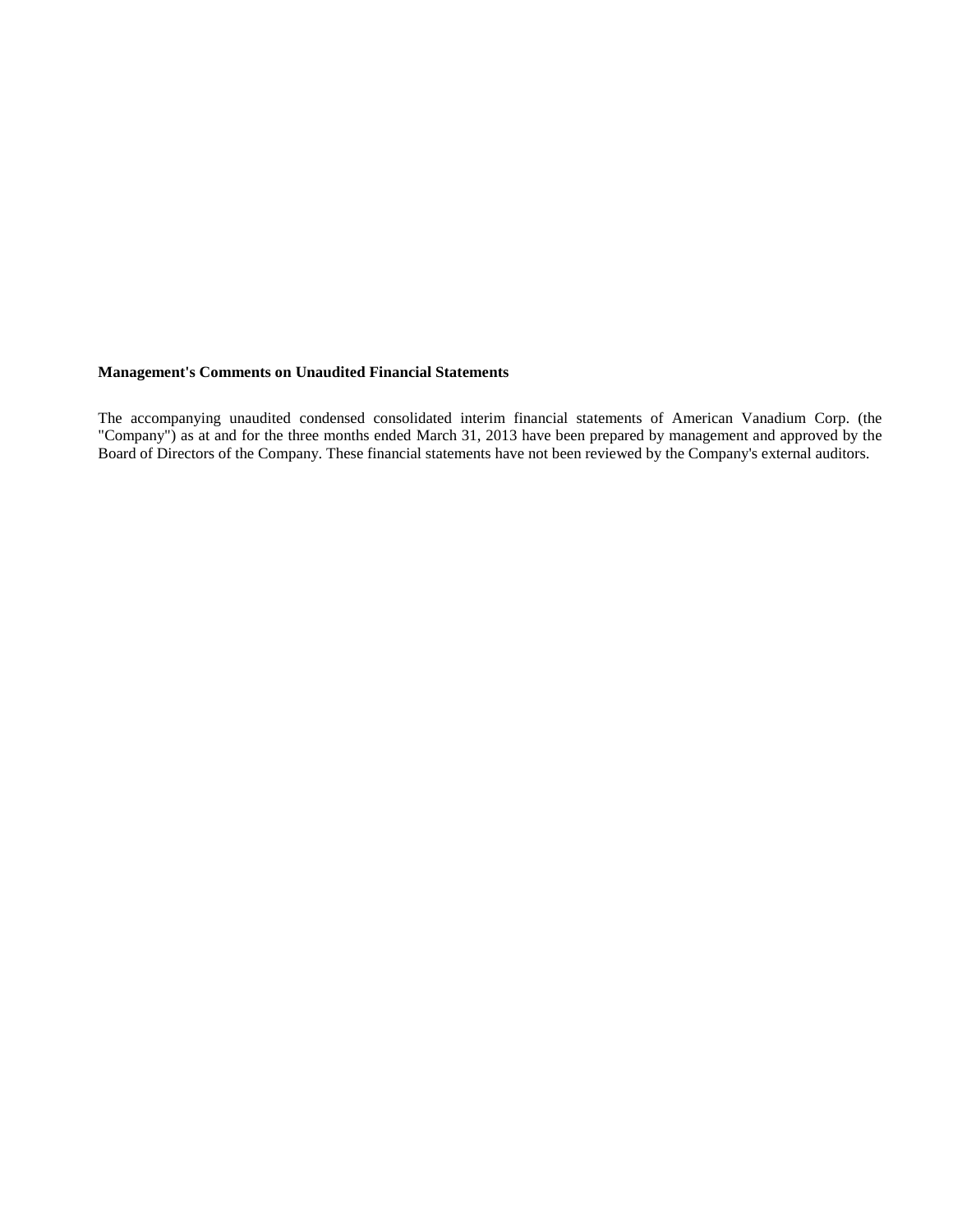#### **AMERICAN VANADIUM CORP.**  CONDENSED CONSOLIDATED INTERIM BALANCE SHEETS (UNAUDITED) IN CANADIAN DOLLARS

| March 31  | December 31                                                                                                                                     |
|-----------|-------------------------------------------------------------------------------------------------------------------------------------------------|
| 2013      | 2012                                                                                                                                            |
| \$        | \$                                                                                                                                              |
|           | Restated (Note 3)                                                                                                                               |
|           |                                                                                                                                                 |
|           |                                                                                                                                                 |
|           |                                                                                                                                                 |
|           | 1,716,318                                                                                                                                       |
|           |                                                                                                                                                 |
|           | 42,328                                                                                                                                          |
|           | 102,035                                                                                                                                         |
|           | 89,416                                                                                                                                          |
| 750       |                                                                                                                                                 |
| 568,895   | 557,080                                                                                                                                         |
| 1,781,583 | 2,507,177                                                                                                                                       |
| 67,150    | 74,231                                                                                                                                          |
| 148,393   | 145,311                                                                                                                                         |
|           | 1,922,167                                                                                                                                       |
| 4,056,717 | 4,648,886                                                                                                                                       |
|           |                                                                                                                                                 |
|           |                                                                                                                                                 |
|           |                                                                                                                                                 |
|           | 1,271,194                                                                                                                                       |
|           |                                                                                                                                                 |
|           | 1,271,194                                                                                                                                       |
|           |                                                                                                                                                 |
|           | 17,461,187                                                                                                                                      |
|           | 2,876,809                                                                                                                                       |
|           | (16,960,304)                                                                                                                                    |
| 1,998,793 | 3,377,692                                                                                                                                       |
| 4,056,717 | 4,648,886                                                                                                                                       |
|           | 48,555<br>920,000<br>52,216<br>104,199<br>86,968<br>2,059,591<br>1,137,924<br>920,000<br>2,057,924<br>17,514,613<br>2,872,029<br>(18, 387, 849) |

**Basis of presentation and continuance of operations (Note 2)**

**Commitments and contingencies (Note 12)**

**Events after the reporting period (Note 13)**

**On behalf of the Board:**

*Signed: "William Radvak"* Director *Signed: "Brian E. Bayley"* Director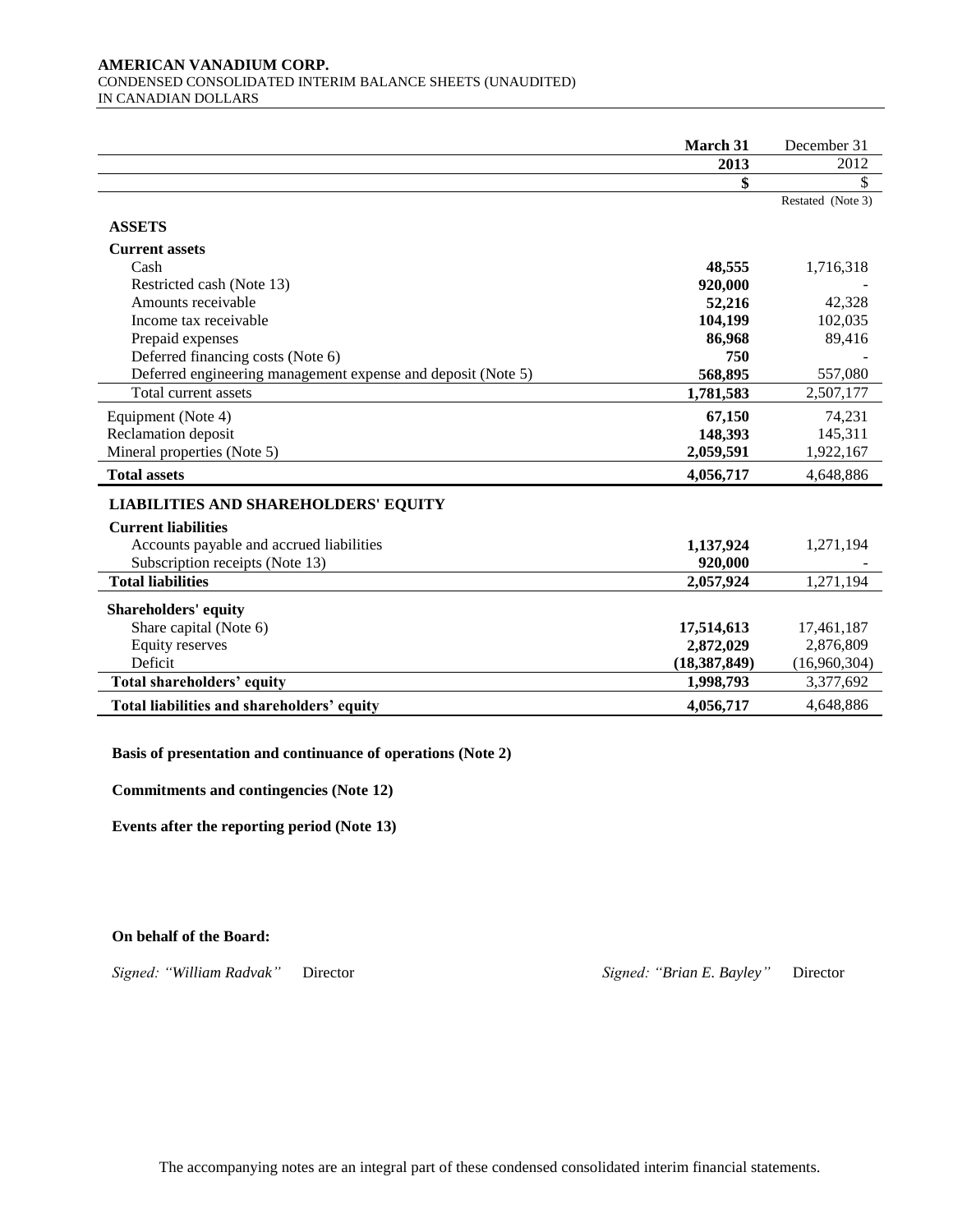#### **AMERICAN VANADIUM CORP.**  CONDENSED CONSOLIDATED INTERIM STATEMENTS OF COMPREHENSIVE LOSS (UNAUDITED) IN CANADIAN DOLLARS

|                                                        | <b>Three Months</b> | <b>Three Months</b> |
|--------------------------------------------------------|---------------------|---------------------|
|                                                        | <b>Ended</b>        | Ended               |
|                                                        | March 31            | March 31            |
|                                                        | 2013                | 2012                |
|                                                        | \$                  | \$                  |
|                                                        |                     | Restated (Note 3)   |
| <b>Exploration and evaluation expenses (Note 5)</b>    | (920, 809)          | (1,397,016)         |
| General and administrative expenses:                   |                     |                     |
| Salaries and benefits (Note 7)                         | 194,738             | 219,768             |
| Consulting (Note 7)                                    | 111,152             | 122,775             |
| Stock-based compensation                               | 14,095              | 95,088              |
| Travel                                                 | 31,865              | 70,526              |
| Investor relations and shareholder information         | 42,287              | 54,524              |
| Office facilities and administrative services (Note 7) | 42,852              | 47,640              |
| Transfer agent, listing and filing fees                | 25,109              | 26,939              |
| Office and sundry                                      | 28,881              | 21,381              |
| Audit and legal                                        | 34,198              | 9,997               |
| Amortization                                           | 7,081               | 4,585               |
| Total general and administrative expenses              | (532, 258)          | (673, 223)          |
| Foreign exchange gain (loss)                           | 24,905              | (36,008)            |
| Interest income                                        | 617                 | 4,228               |
| Net comprehensive loss                                 | (1,427,545)         | (2,102,019)         |
| <b>Basic and diluted loss per share (Note 11)</b>      | (0.04)              | (0.08)              |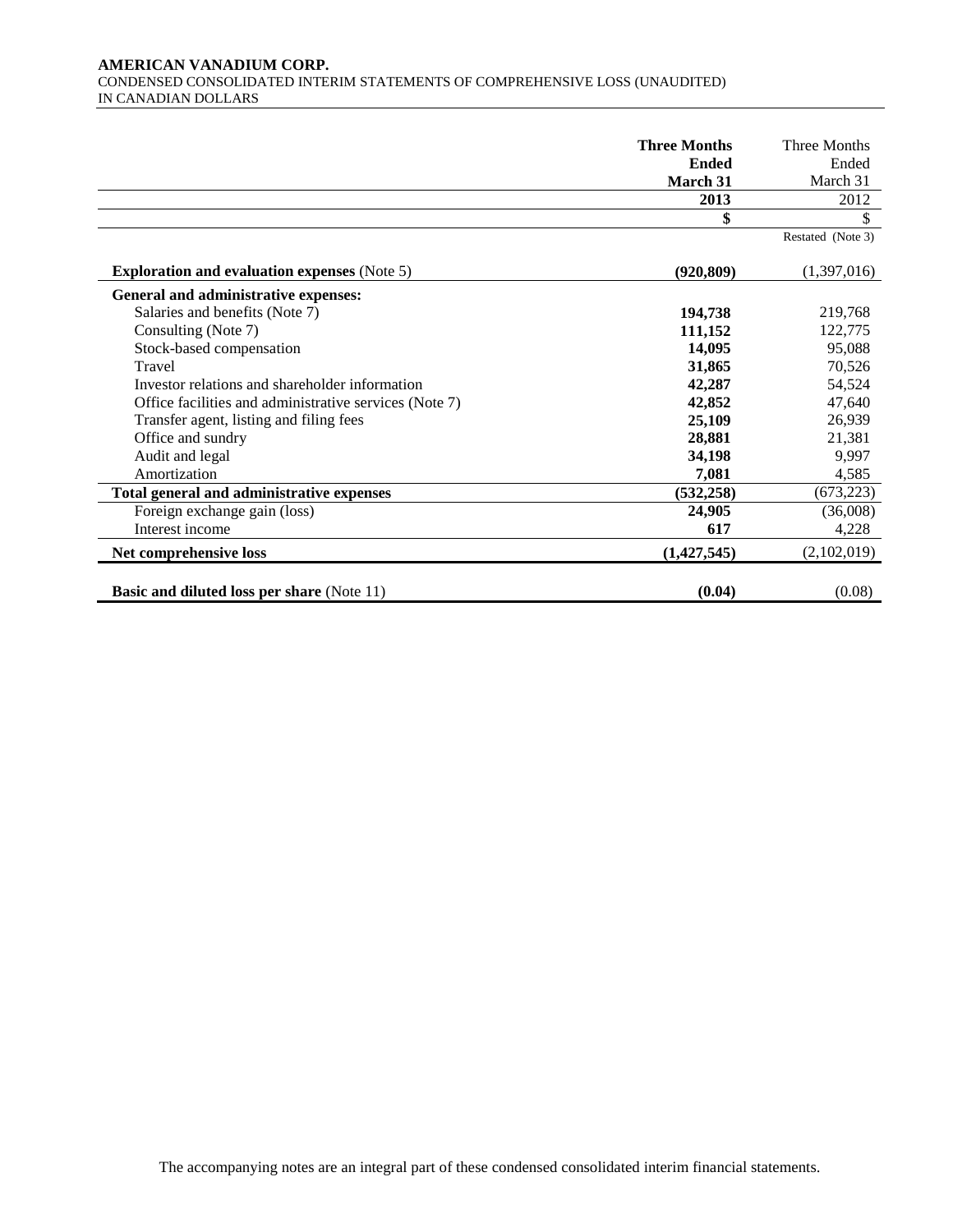#### **AMERICAN VANADIUM CORP.**

CONDENSED CONSOLIDATED INTERIM STATEMENTS OF CHANGES IN SHAREHOLDERS' EQUITY (UNAUDITED) IN CANADIAN DOLLARS

|                                                 | <b>Share</b> | <b>Equity</b>   |                |              |
|-------------------------------------------------|--------------|-----------------|----------------|--------------|
|                                                 | Capital      | <b>Reserves</b> | <b>Deficit</b> | <b>Total</b> |
|                                                 |              |                 | \$             | \$           |
| Balance, January 1, 2012 (Note 3)               | 14,058,111   | 2,339,450       | (9,688,176)    | 6,709,385    |
| Stock-based compensation                        |              | 95,088          |                | 95,088       |
| Net comprehensive loss for the period           |              |                 | (2,102,019)    | (2,102,019)  |
| Balance, March 31, 2012 (Note 3)                | 14,058,111   | 2,434,538       | (11,790,195)   | 4,702,454    |
| Private placements, net of share issuance costs | 3,211,082    | 254,573         |                | 3,465,655    |
| Exercise of stock options                       | 121,994      | (51,994)        |                | 70,000       |
| Performance shares (Note 6)                     | 70,000       |                 |                | 70,000       |
| Stock-based compensation                        |              | 239,692         |                | 239,692      |
| Net comprehensive loss for the period           |              |                 | (5,170,109)    | (5,170,109)  |
| Balance, December 31, 2012 (Note 3)             | 17,461,187   | 2,876,809       | (16,960,304)   | 3,377,692    |
| Share issue costs                               | (2,725)      |                 |                | (2,725)      |
| Exercise of stock options                       | 56,151       | (18, 875)       |                | 37,276       |
| Stock-based compensation                        |              | 14,095          |                | 14,095       |
| Net comprehensive loss for the period           |              |                 | (1,427,545)    | (1,427,545)  |
| <b>Balance, March 31, 2013</b>                  | 17,514,613   | 2,872,029       | (18,387,849)   | 1,998,793    |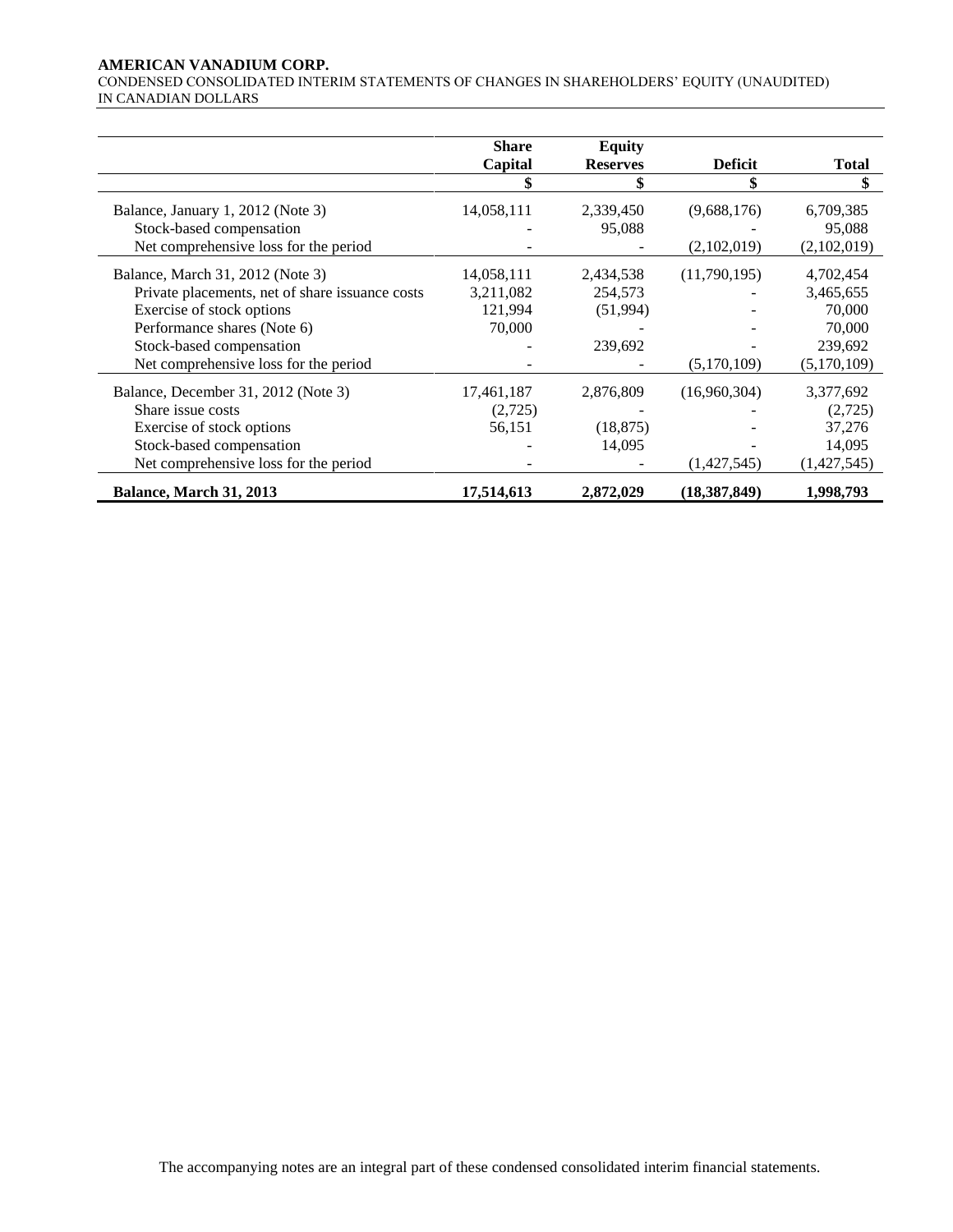#### **AMERICAN VANADIUM CORP.**  CONDENSED CONSOLIDATED INTERIM STATEMENTS OF CASH FLOWS (UNAUDITED) IN CANADIAN DOLLARS

|                                                         | <b>Three Months</b><br><b>Ended</b> | Three Months<br>Ended    |
|---------------------------------------------------------|-------------------------------------|--------------------------|
|                                                         | March 31                            | March 31                 |
|                                                         | 2013                                | 2012                     |
|                                                         | \$                                  | \$                       |
|                                                         |                                     | Restated (Note 3)        |
| <b>CASH FLOWS FROM OPERATING ACTIVITIES</b>             |                                     |                          |
| Net comprehensive loss                                  | (1,427,545)                         | (2,102,019)              |
| Items not involving cash:                               |                                     |                          |
| Stock-based compensation                                | 14,095                              | 95,088                   |
| Amortization                                            | 7,081                               | 4,585                    |
| Unrealized foreign exchange (gain) loss                 | (5,246)                             | 2,499                    |
| Changes in non-cash working capital balances:           |                                     |                          |
| Accounts payable and accrued liabilities                | (133,270)                           | (306, 896)               |
| Deferred engineering management expense and deposit     | (11, 815)                           | 520,854                  |
| Amounts receivable                                      | (9,888)                             | 94,732                   |
| Prepaid expenses                                        | 2,448                               | (2,587)                  |
| Income tax receivable                                   |                                     | 165,669                  |
| Non-operating (income) expenses:                        |                                     |                          |
| Interest income                                         | (617)                               | (4,228)                  |
| Net cash used in operating activities                   | (1,564,757)                         | $\overline{(1,532,303)}$ |
| <b>CASH FLOWS FROM INVESTING ACTIVITIES</b>             |                                     |                          |
| Mineral property acquisition costs                      | (137, 424)                          | (132, 534)               |
| Interest income                                         | 617                                 | 4,228                    |
| Net cash used in by investing activities                | (136, 807)                          | (128, 306)               |
|                                                         |                                     |                          |
| <b>CASH FLOWS FROM FINANCING ACTIVITIES</b>             |                                     |                          |
| Proceeds from issuance of shares, net of issuance costs | 34,551                              |                          |
| Deferred financing costs                                | (750)                               |                          |
| Net cash provided by financing activities               | 33,801                              |                          |
| Change in cash for the period                           | (1,667,763)                         | (1,660,609)              |
| Cash, beginning of period                               | 1,716,318                           | 4,245,438                |
| Cash, end of period                                     | 48,555                              | 2,584,829                |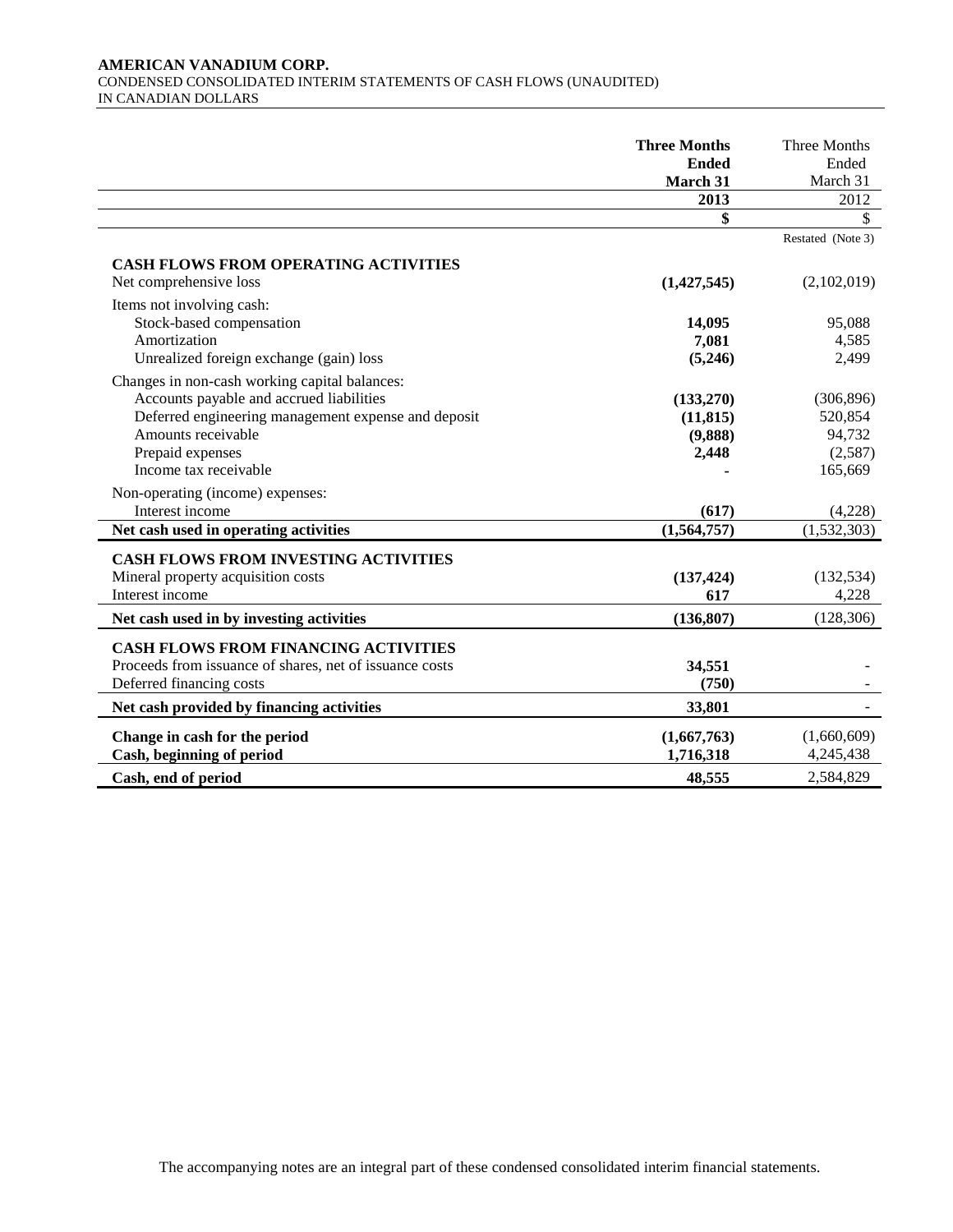# **1. NATURE OF OPERATIONS**

American Vanadium Corp. (the "Company"), incorporated under the *Canada Business Corporations Act*, is engaged in the acquisition and exploration of mineral properties, with a strategic focus on vanadium properties in the State of Nevada. The Company has completed a feasibility study on its Gibellini Property and, pending factors such as receiving regulatory approvals, obtaining financing and entering into profitable supply arrangements, the Company plans to develop and/or operate a mine in the future. During the year ended December 31, 2012, the Company submitted a plan of operations to a regulatory agency as a pre-requisite to obtaining an environmental permit to operate a mine on the Gibellini Property.

The Company is also seeking to distribute vanadium products in the renewable energy and other high-value sectors and has entered into a master sales agreement with Gildemeister Energy Solutions, Cellstrom GmbH ("Gildemeister") of Germany, whereby the Company will market and sell Gildemeister's CellCube vanadium redox flow batteries in North America. The distribution activities could be operated independently of operating a mine on the Gibellini Property, while availing of synergies from having an internal supply of vanadium.

The address of the Company's principal place of business is Suite #910, 800 W. Pender Street, Vancouver, British Columbia, Canada, and its shares trade on the TSX-Venture Exchange (the "Exchange") under the symbol "AVC" and are quoted on the OTCQX under the symbol "AVCVF".

# **2. BASIS OF PRESENTATION AND CONTINUANCE OF OPERATIONS**

#### **Statement of compliance**

These unaudited condensed consolidated interim financial statements, including comparative periods, have been prepared using accounting policies consistent with International Financial Reporting Standards ("IFRS") and in accordance with International Accounting Standard ("IAS") 34 "Interim Financial Reporting". These financial statements should be read in conjunction with the Company's audited consolidated financial statements for the year ended December 31, 2012.

Significant accounting policies and the applicable basis of measurement used in the preparation of these unaudited condensed consolidated interim financial statements are described in Note 3.

These condensed consolidated interim financial statements were authorized by the Board of Directors on May 28, 2013.

#### **Going concern**

These condensed consolidated interim financial statements have been prepared on the assumption that the Company will continue on a going concern basis. The Company has generally incurred net losses and negative operating cash flows since its inception, and the ability of the Company to continue as a going concern depends upon its ability to develop profitable operations and to continue to raise adequate financing. Management is actively targeting sources of additional financing which would assure continuation of the Company's operations and exploration programs. In order for the Company to meet its liabilities as they come due and to continue its operations, the Company is solely dependent upon its ability to generate such financing.

There can be no assurance that the Company will be able to develop profitable operations or continue to raise additional funds, in which case the Company may be unable to meet its financial obligations. Should the Company be unable to generate funds from its assets and discharge its liabilities in the normal course of business, the net realizable value of its assets may be materially less than the amounts recorded on the balance sheets. The financial statements do not include adjustments to amounts and classifications of assets and liabilities that might be necessary should the Company be unable to continue operations.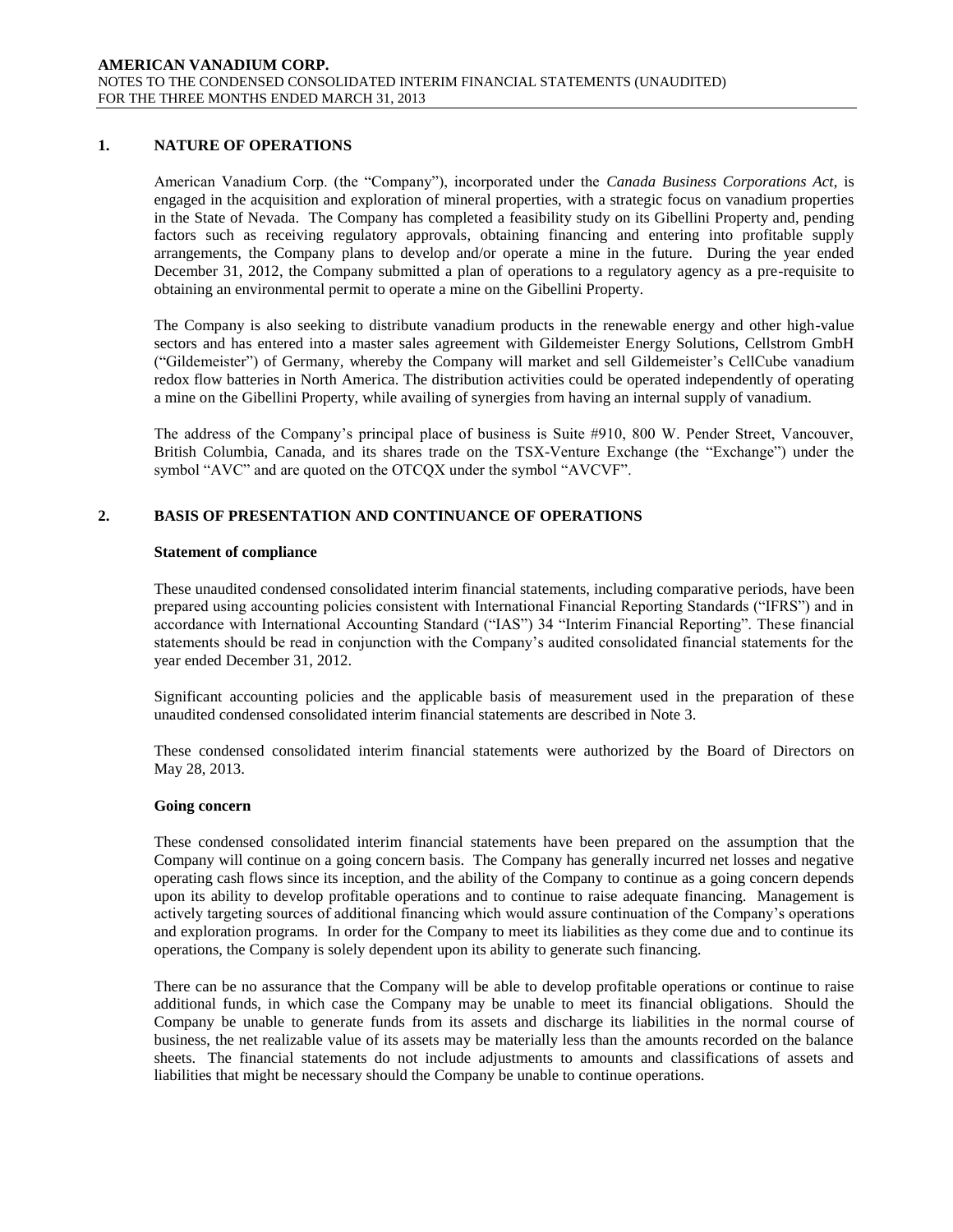The Company's ability to raise additional funds is dependent on favourable conditions in equity and alternative investment markets, which are volatile and subject to significant uncertainty. The Company will continue to identify alternative sources of financing, but anticipates reliance on equity markets in the near term.

As at March 31, 2013, the Company had a working capital deficit of \$2,057,924 and had \$1,998,793 in shareholders' equity.

# **3. SIGNIFICANT ACCOUNTING POLICIES**

#### **Voluntary change in accounting policy**

The Company is party to a long-term engineering, procurement and construction management contract. Payments made pursuant to the contract are initially recorded as a deferred expense asset, which is then amortized on a percentage-of-completion basis in accordance with IAS 11 "Construction Contracts". As at and prior to December 31, 2012, the Company measured percentage-of-completion on the basis of hours spent on the related project by the contractor as a proportion of total expected hours required. Commencing January 1, 2013, the Company now measures percentage-of-completion on the basis of elapsed time since the inception of the contract as a proportion of the estimated duration of the related work. The change in the basis of measurement of percentage-of-completion was made in order to more accurately recognize the Company's contract expense in a reported period.

The change in measurement basis for percentage-of-completion has been applied retrospectively to all periods reported in these condensed consolidated interim financial statements. Although the total expense pursuant to the contract does not change, the timing of recognition of this expense over the life of the contract has resulted in comparative balances being different than those that were previously reported.

The effects of the change in the measurement basis on prior period balances in the balance sheet are as follows:

|                                         | <b>Deferred</b><br><b>Engineering</b><br><b>Management</b><br><b>Expense and</b><br><b>Deposit</b> | <b>Deficit</b> |
|-----------------------------------------|----------------------------------------------------------------------------------------------------|----------------|
|                                         |                                                                                                    |                |
| January 1, 2012, as previously reported | 1,079,390                                                                                          | (9,688,176)    |
| Impact of change in policy              |                                                                                                    |                |
| January 1, 2012, restated               | 1,079,390                                                                                          | (9,688,176)    |

|                                           | <b>Deferred</b><br><b>Engineering</b><br><b>Management</b><br><b>Expense and</b><br><b>Deposit</b> | <b>Deficit</b> |
|-------------------------------------------|----------------------------------------------------------------------------------------------------|----------------|
|                                           |                                                                                                    |                |
| December 31, 2012, as previously reported | 1,776,212                                                                                          | (15,741,172)   |
| Impact of change in policy                | (1,219,132)                                                                                        | (1,219,132)    |
| December 31, 2012, restated               | 557,080                                                                                            | (16,960,304)   |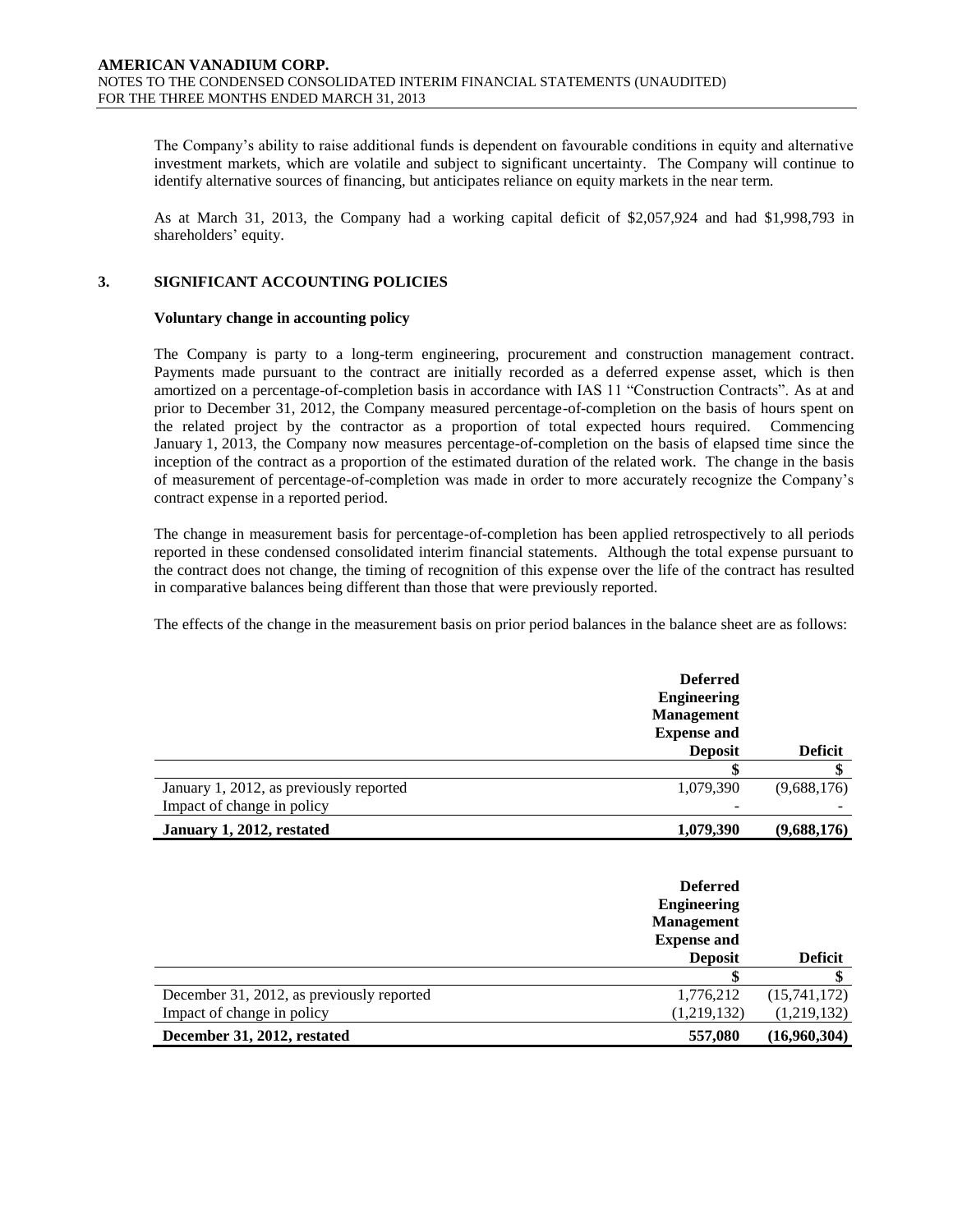The effects of the change in the measurement basis on prior period balances in the statement of comprehensive loss are as follows:

|                                                                                               | <b>Exploration and</b><br><b>Evaluation</b>                    | Foreign<br><b>Exchange</b>         | <b>Net</b><br>Comprehensive         | <b>Basic and</b><br><b>Diluted</b>                          |
|-----------------------------------------------------------------------------------------------|----------------------------------------------------------------|------------------------------------|-------------------------------------|-------------------------------------------------------------|
|                                                                                               | <b>Expenses</b><br>\$                                          | Loss<br>\$                         | Loss<br>\$                          | <b>Loss per Share</b><br>\$                                 |
| For the three months ended March                                                              |                                                                |                                    |                                     |                                                             |
| 31, 2012, as previously reported                                                              | (507, 985)                                                     | (45,383)                           | (1,222,363)                         | (0.04)                                                      |
| Impact of change in policy                                                                    | (889, 031)                                                     | 9,375                              | (879, 656)                          | (0.04)                                                      |
| For the three months ended<br>March 31, 2012, restated                                        | (1,397,016)                                                    | (36,008)                           | (2,102,019)                         | (0.08)                                                      |
|                                                                                               |                                                                |                                    |                                     |                                                             |
|                                                                                               | <b>Exploration and</b><br><b>Evaluation</b><br><b>Expenses</b> | Foreign<br><b>Exchange</b><br>Loss | <b>Net</b><br>Comprehensive<br>Loss | <b>Basic and</b><br><b>Diluted</b><br><b>Loss per Share</b> |
|                                                                                               | \$                                                             | \$                                 | \$                                  | \$                                                          |
| For the year ended December 31,<br>2012, as previously reported<br>Impact of change in policy | (3,401,386)<br>(1,227,731)                                     | (22, 470)<br>8,599                 | (6,052,996)<br>(1,219,132)          | (0.21)<br>(0.04)                                            |

Notwithstanding the previously discussed change to accounting policies, these unaudited condensed consolidated interim financial statements have been prepared according to the same accounting policies and are subject to the same areas of judgement, measurement estimates and uncertainties as those disclosed in Note 3 of the Company's audited consolidated financial statements for the year ended December 31, 2012.

#### **Basis of consolidation**

These condensed consolidated interim financial statements include the assets, liabilities, income and expenses of the Company and its wholly-owned U.S. subsidiary, American Vanadium US Inc. All intercompany transactions and balances have been eliminated on consolidation. Unless otherwise indicated, all amounts are reported in Canadian dollars, which is the functional currency of the Company and American Vanadium US Inc.

#### **Basis of measurement**

The balances in these consolidated financial statements have been measured on an historical cost basis, except for cash and short-term investments which are measured at fair value.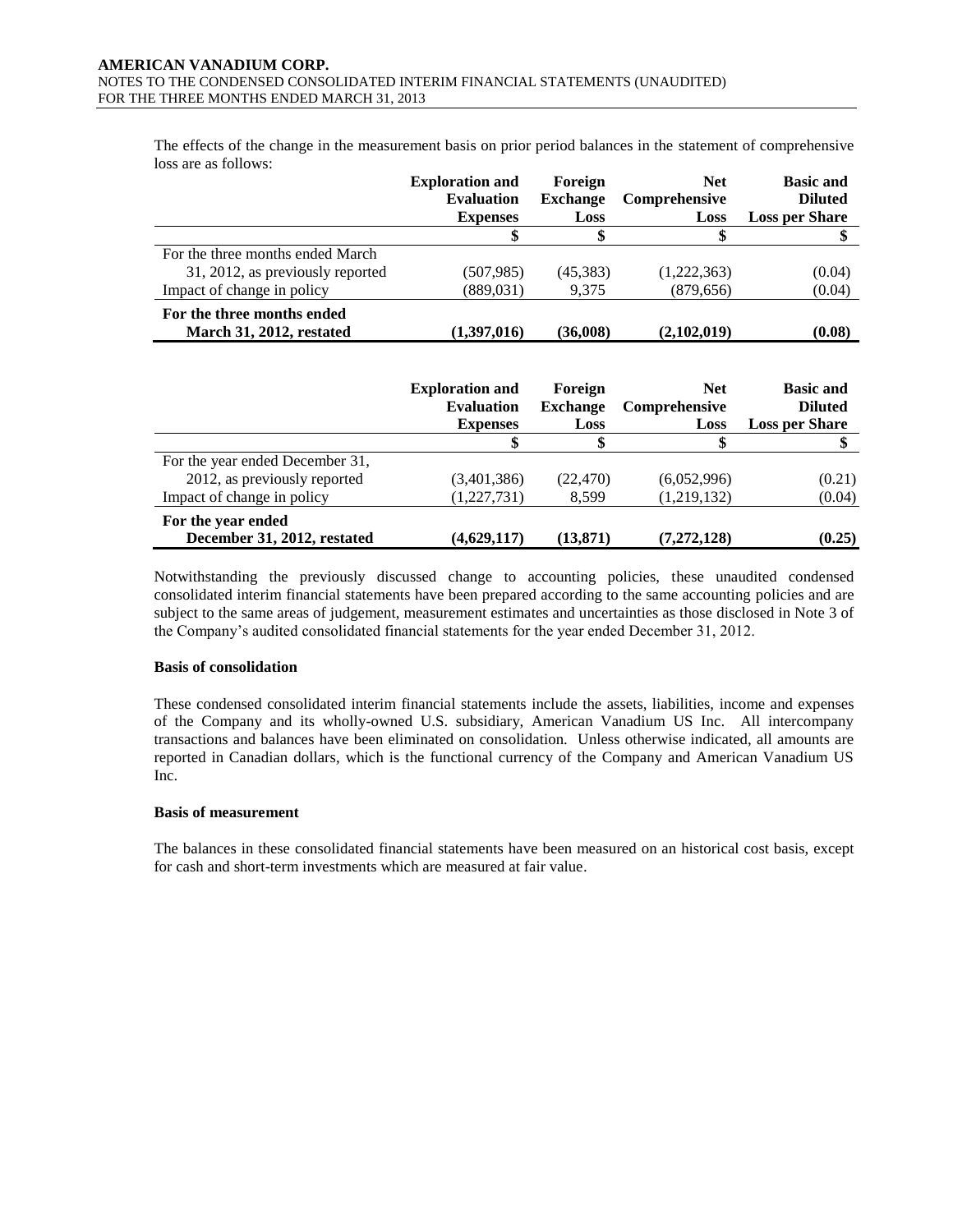# **4. EQUIPMENT**

Changes to the Company's equipment balances are as follows:

|                                 | Field     | <b>Office</b> |                 |              |
|---------------------------------|-----------|---------------|-----------------|--------------|
|                                 | Equipment | Equipment     | <b>Vehicles</b> | <b>Total</b> |
|                                 | \$        | \$            | \$              | \$           |
| Cost                            |           |               |                 |              |
| Balance, December 31, 2012      | 41.655    | 46.787        | 41.118          | 129,560      |
| <b>Balance, March 31, 2013</b>  | 41,655    | 46,787        | 41,118          | 129,560      |
| <b>Accumulated amortization</b> |           |               |                 |              |
| Balance, December 31, 2012      | 29,709    | 10.675        | 14.945          | 55.329       |
| <b>Additions</b>                | 2,107     | 2,809         | 2,165           | 7,081        |
| Balance, March 31, 2013         | 31,816    | 13,484        | 17,110          | 62,410       |
| Carrying value                  |           |               |                 |              |
| December 31, 2012               | 11.946    | 36.112        | 26.173          | 74,231       |
| <b>March 31, 2013</b>           | 9,839     | 33,303        | 24,008          | 67.150       |

#### **5. MINERAL PROPERTIES**

#### **Acquisition costs**

As at March 31, 2013 and prior periods, the carrying values of mineral properties were comprised solely of capitalized acquisition costs for mineral rights. Changes to these carrying values are as follows:

|                             | <b>Gibellini</b> | Del Rio                  | <b>Hot Creek</b> | Total     |
|-----------------------------|------------------|--------------------------|------------------|-----------|
|                             |                  |                          |                  |           |
| As at December 31, 2012     | 1,873,313        | 39.683                   | 9.171            | 1,922,167 |
| Additions                   | 137.424          | $\overline{\phantom{a}}$ | $\sim$           | 137.424   |
| <b>As at March 31, 2013</b> | 2,010,737        | 39,683                   | 9.171            | 2,059,591 |

The Company has capitalized, rather than expensed, property acquisition costs on the basis that holding title to the related properties allows the Company to explore and develop these properties in the future. Acquiring and maintaining title to mineral properties involves certain inherent risks due to difficulties in determining the validity of certain claims as well as the potential for problems arising from the frequently ambiguous conveyance history characteristic of many mineral properties. The Company has investigated title to all of its mineral properties and, to the best of its knowledge, title to all of its properties are in good standing.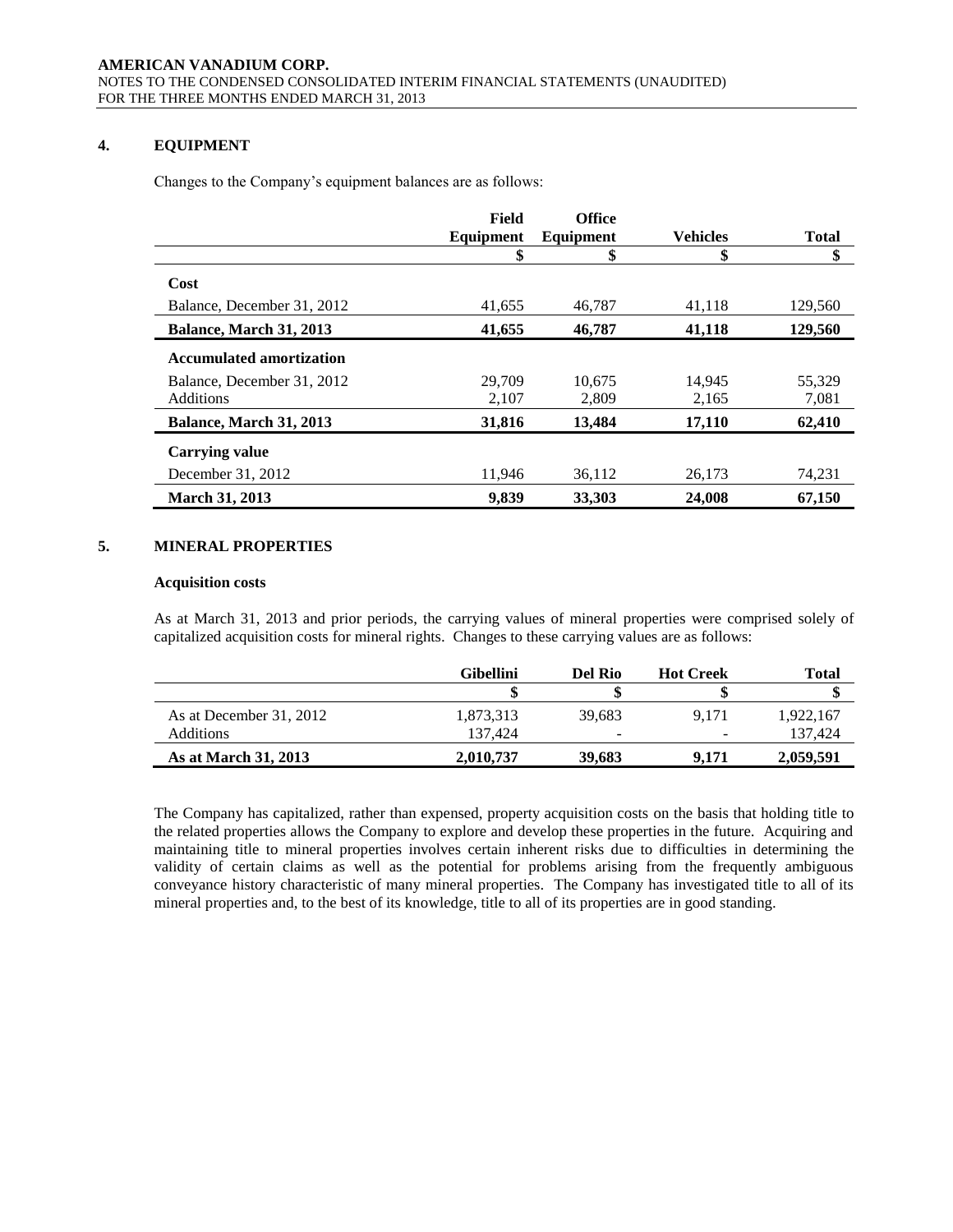#### **Exploration and evaluation expenses**

During the three months ended March 31, 2013, exploration and evaluation expenses incurred on the Company's mineral properties were as follows:

|                              | <b>Gibellini</b> | <b>Del Rio</b> | <b>Hot Creek</b> | <b>Total</b> |
|------------------------------|------------------|----------------|------------------|--------------|
|                              |                  |                |                  |              |
| Engineering, procurement and |                  |                |                  |              |
| construction management      | 326,053          |                |                  | 326,053      |
| Metallurgy                   | 258,365          |                |                  | 258,365      |
| Environmental permitting     | 160,403          |                |                  | 160,403      |
| General                      | 64,176           |                |                  | 64,176       |
| Power                        | 51,235           |                |                  | 51,235       |
| Engineering                  | 30,665           |                |                  | 30,665       |
| Geotechnical                 | 29,888           |                |                  | 29,888       |
| Feasibility                  | 24               |                |                  | 24           |
|                              | 920,809          |                |                  | 920,809      |

During the three months ended March 31, 2012, exploration and evaluation expenses incurred on the Company's mineral properties were as follows:

|                              | <b>Gibellini</b> | <b>Del Rio</b> | <b>Hot Creek</b> | <b>Total</b> |
|------------------------------|------------------|----------------|------------------|--------------|
|                              | \$               | м              | S                | \$           |
| Engineering, procurement and |                  |                |                  |              |
| construction management      | 961,920          |                |                  | 961,920      |
| Metallurgy                   | 123,344          |                |                  | 123,344      |
| Environmental permitting     | 101,307          |                |                  | 101,307      |
| Geotechnical                 | 99,792           |                |                  | 99,792       |
| General                      | 72,353           |                |                  | 72,353       |
| Engineering                  | 26,863           |                |                  | 26,863       |
| Feasibility                  | 6,197            |                |                  | 6,197        |
| Power                        | 2,398            |                |                  | 2,398        |
| Property maintenance         | 2,245            |                |                  | 2,245        |
| Water                        | 597              |                |                  | 597          |
|                              | 1,397,016        |                |                  | 1,397,016    |

#### **Summary of properties**

#### a) Gibellini Property, Nevada, U.S.

The Company is party to a Mineral Lease Agreement to acquire 40 unpatented lode mining claims, paying US\$60,000 upon the execution of the agreement. Pursuant to the terms of the agreement, the Company is required to pay a production royalty of 2.5% of the net smelter returns ("NSR") of all mineral substances produced from the claims, to a maximum of US\$3,000,000, at which point the production royalty decreases to 2.0%. The Company is also required to pay US\$30,000, quarterly, and such payments are credited against any future production royalties payable. As of March 31, 2013, the Company has paid a total of US\$660,000 for these advance royalty payments, including US\$30,000 paid during the three months ended March 31, 2013.

The Company is party to a Mineral Lease Agreement to acquire 12 unpatented lode mining claims, paying US\$9,000 upon the execution of the agreement. Pursuant to the terms of the agreement the Company is required to pay an initial production royalty payment of US\$30,000 within 60 days of production from the claims and a production royalty of 3.0% of NSR of all mineral substances produced from the claims. Also, the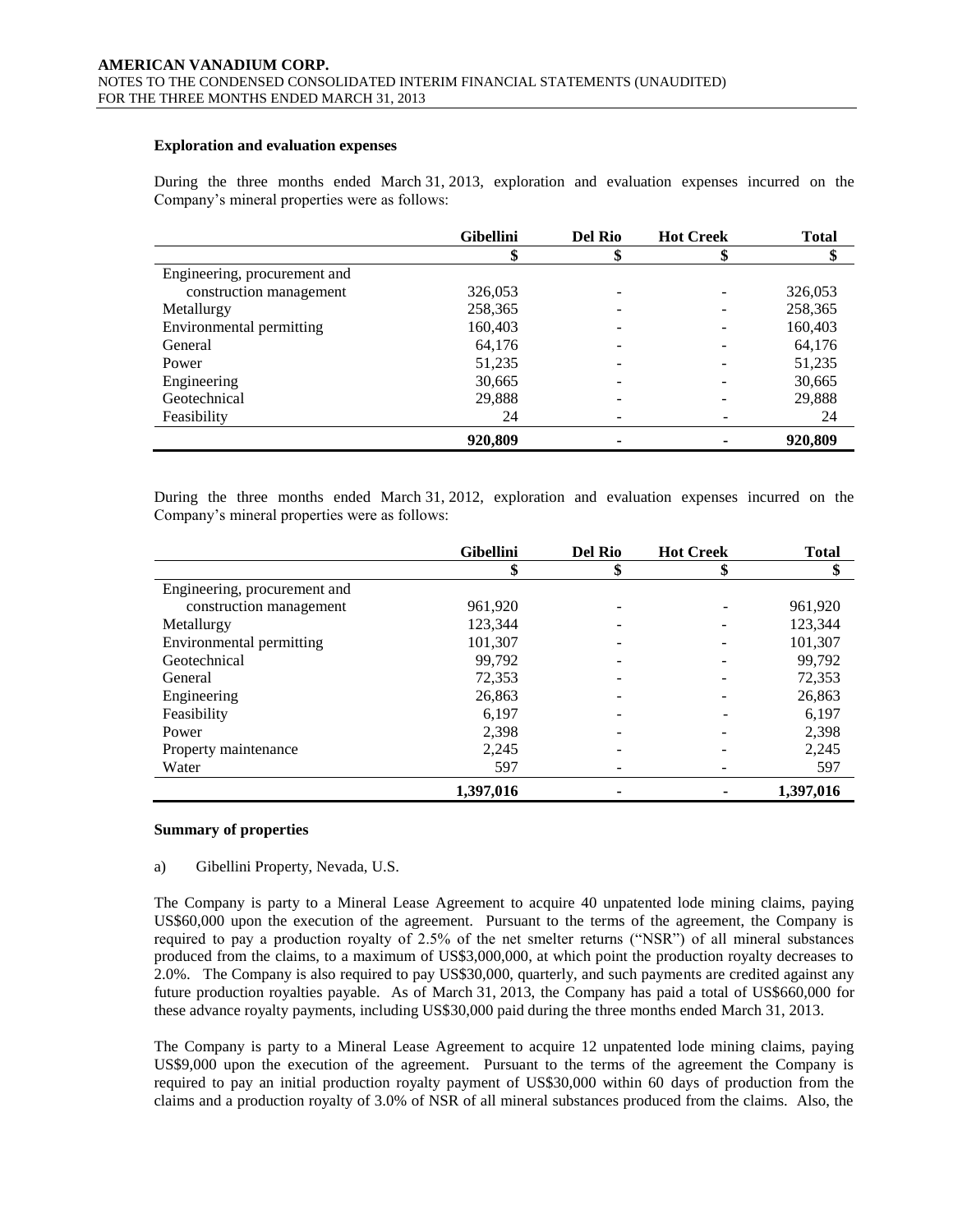Company must pay an escalating series of annual payments, which will be credited against any future production royalties payable. As of March 31, 2013, the Company has paid a total of US\$119,000 for these advance royalty payments; remaining payments are US\$24,000, annually. Further, the Company has the option to purchase these claims for a total purchase price of US\$1,000,000.

In 2011, the Company acquired 17 unpatented lode mining claims for US\$50,000 – in addition to US\$70,000 in previous payments – and the issuance of 25,000 of its common shares valued at \$33,750.

In 2011, the Company obtained various rights to water required for production from the Gibellini Property. Consideration for these rights included a cash payment of US\$295,000 and 50,000 common shares in the Company valued at \$67,500. The Company is required to make annual rental payments of US\$225,000, which may be adjusted for the Consumer Price Index. During the three months ended March 31, 2013, the Company paid US\$106,090 of such rental payments.

b) Del Rio Property, Nevada, U.S.

As at March 31, 2013, the Company has 120 claims acquired through the staking process.

c) Hot Creek Property, Nevada, U.S.

As at March 31, 2013, the Company has 18 claims acquired through the staking process.

#### **Engineering, procurement and construction management**

In 2011, the Company entered into an agreement with an independent contractor who will manage various phases of the development of a mine on the Gibellini Property. These phases include basic and detailed engineering, asset and service procurement, and mine construction. As at March 31, 2013, the contractor continues to complete the basic engineering phase.

On the commencement of the basic engineering phase, the Company paid a US\$559,936 deposit, and additional monthly installments totalling US\$2,799,679 are required throughout the phase. Payments made or accrued are recorded on the consolidated balance sheet as a deferred engineering management expense, which is then recognized as an expense on a percentage-of-completion basis over the duration of the anticipated service.

Changes to the deferred engineering management expense and deposit balance are as follows:

|                                                             | Amount    |
|-------------------------------------------------------------|-----------|
|                                                             |           |
| Balance, December 31, 2012                                  | 557,080   |
| Monthly installments paid or accrued                        | 226,913   |
| Expense recognized for percentage-of-completion achievement | (226,913) |
| Foreign exchange gain                                       | 11,815    |
| <b>Balance, March 31, 2013</b>                              | 568,895   |

In addition to the original scope of the engineering, procurement and construction management agreement, the Company has engaged the contractor to design a borrow pit for the Gibellini Property and an electrolyte process, for US\$194,850 and US\$714,000, respectively. For the three months ended March 31, 2013, the Company incurred related charges of \$99,140 that is included in the engineering, procurement and construction management portion of exploration and evaluation expense, and \$215,187 that is included in the metallurgical portion.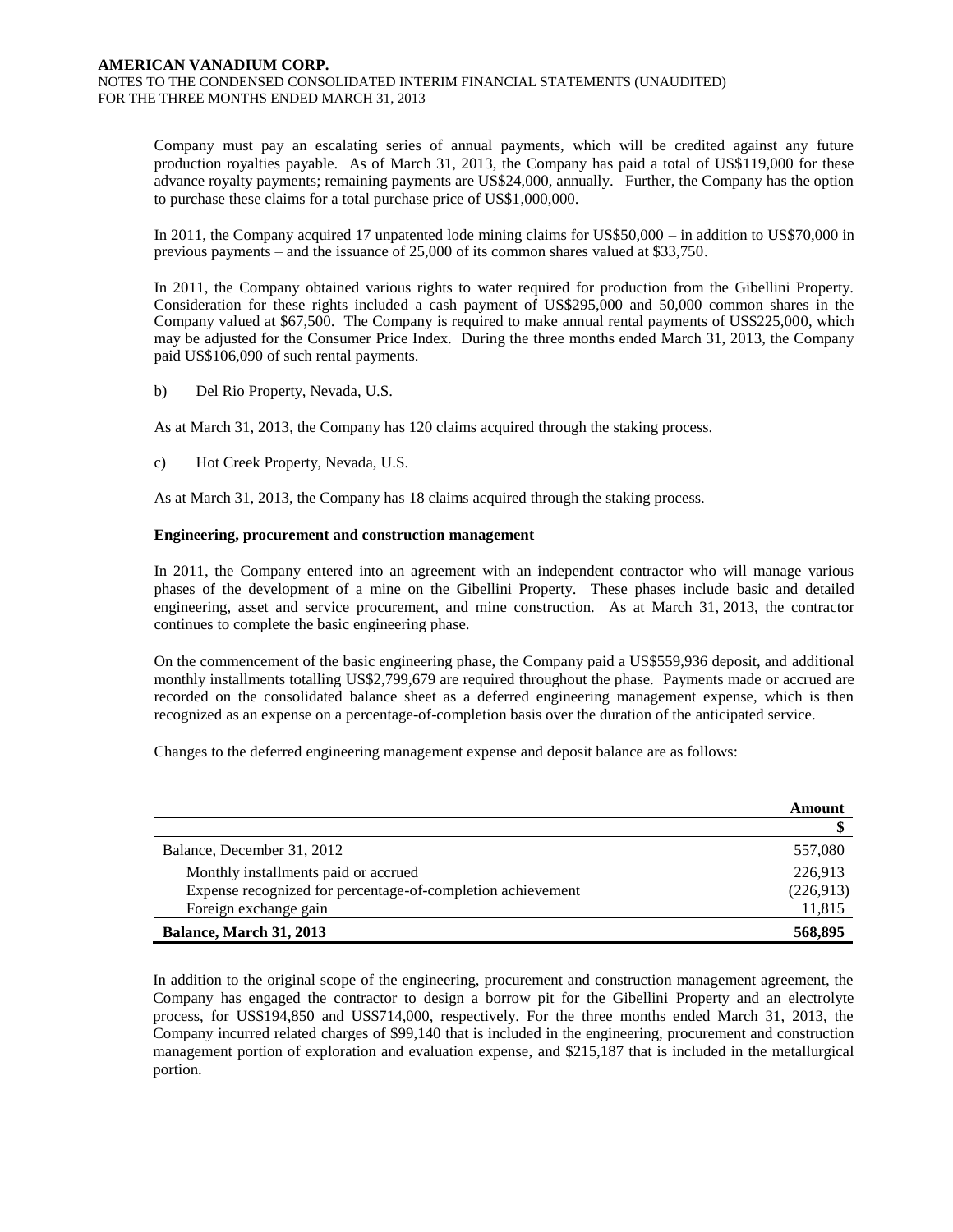#### **6. SHAREHOLDERS' EQUITY**

#### **Share capital**

#### *Authorized*

Unlimited number of common voting shares with no par value.

*Issued and outstanding*

|                                                                | Number of            |            |
|----------------------------------------------------------------|----------------------|------------|
|                                                                | <b>Common Shares</b> | Amount     |
|                                                                |                      |            |
| Outstanding, January 1, 2012                                   | 27,443,397           | 14,058,111 |
| Issued through private placements, net of share issuance costs | 5,780,853            | 3,211,082  |
| Issued on exercise of stock options                            | 200,000              | 121.994    |
| Issued on employment signing bonus                             | 100,000              | 70,000     |
| Outstanding, December 31, 2012                                 | 33,524,250           | 17,461,187 |
| Issued on exercise of stock options                            | 53,250               | 56,151     |
| Share issue costs                                              |                      | (2,725)    |
| Outstanding, March 31, 2013                                    | 33,577,500           | 17,514,613 |

On September 12, 2012, the Company completed a non-brokered private placement of 3,225,854 common share units at a price of \$0.62 per unit for gross proceeds of \$2,000,030. Each unit consists of one common share and one-half of one common share purchase warrant. Each whole common share purchase warrant entitles the holder to purchase an additional common share at a price of \$1.00 until March 12, 2014. The value of these units has been bifurcated between common shares at a value of \$0.55 per share and warrants at a value of \$0.07 per one-half warrant. Transaction costs for the private placement, which include cash commissions, and legal and other fees, totalled \$86,985.

Between December 19, 2012 and December 21, 2012, the Company completed non-brokered private placements of 2,554,999 common share units at a price of \$0.65 per unit for gross proceeds of \$1,660,749. Each unit consists of one common share and one-half of one common share purchase warrant. Each whole common share purchase warrant entitles the holder to purchase an additional common share at a price of \$1.00 until December 19, 2013 or December 21, 2013. The full value of these units is attributed to the value of the common shares. An additional 139,245 agent's warrants were issued as part of this private placement with a fair value of \$28,763. Each agent's warrant entitles the holder to purchase one common share at a price of \$1.00 per common share until December 19, 2013 or December 21, 2013. Transaction costs for the private placements, which include the fair value of agent's warrants, cash commissions, and legal and other fees, totalled \$139,627 of which \$136,902 was recorded in 2012 and \$2,275 in the three months ended March 31, 2013.

During the three months ended March 31, 2013, the Company issued 53,250 common shares on the exercise of stock options. Cash proceeds from the exercise of these options were \$37,276 and an additional \$18,875 in fair value attributed to these options at the time of grant was reclassified from equity reserves to share capital.

#### *Performance shares*

In 2011 and 2012, the Company has ratified the issuance of a total of 900,000 of its common shares in a series of tranches to certain officers of the Company upon meeting various milestones for the development of the Gibellini Property. In 2011, the first milestone was met and 75,000 of these shares, valued at \$78,750, were issued and an additional 100,000 of these shares, valued at \$70,000, were issued in 2012. The performance conditions for the issuance of the remaining 725,000 performance shares are discussed in Note 12.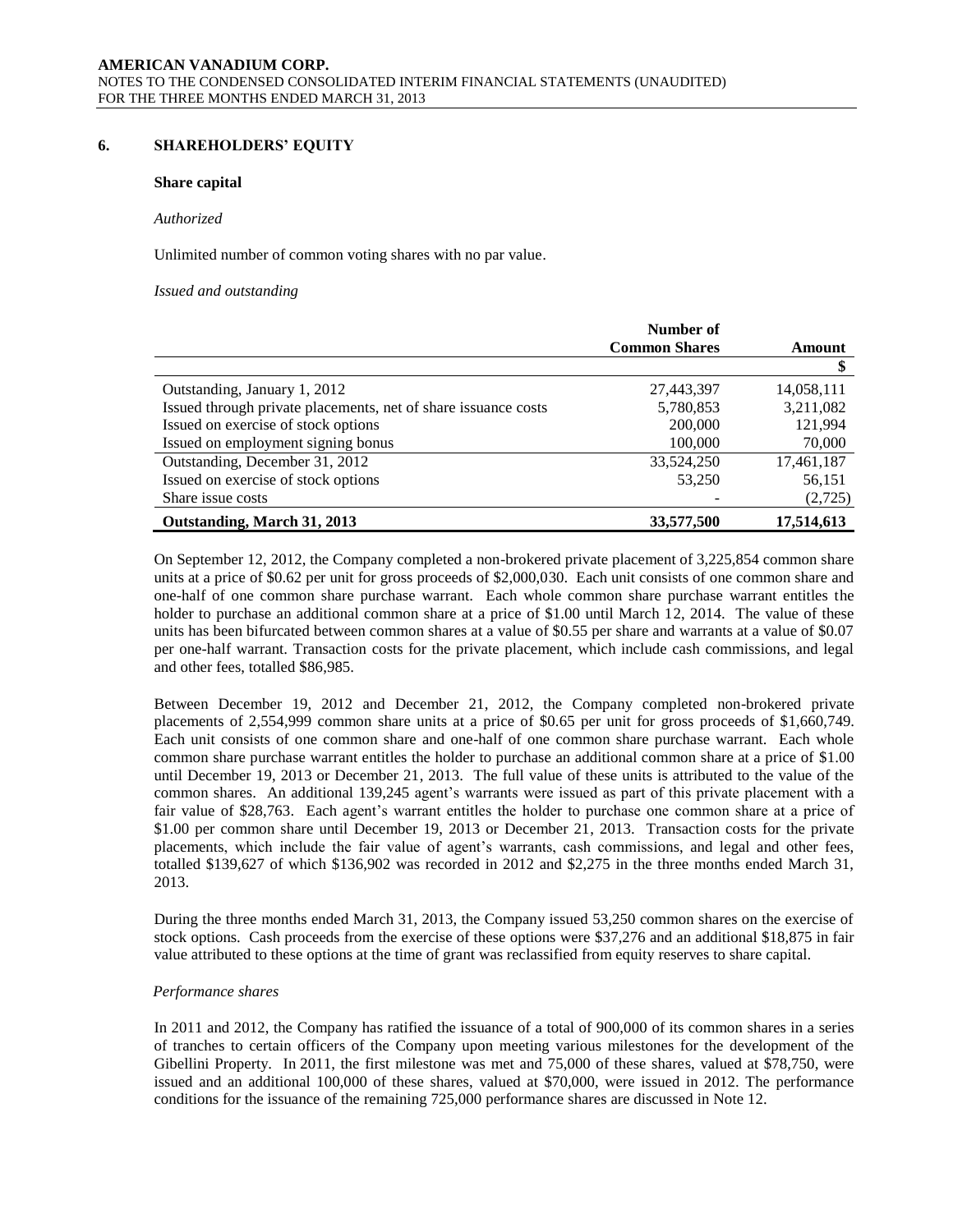During 2012, the Company's Board of Directors and its shareholders approved the issuance of up to 2,700,000 of its common shares to certain officers and directors, or to companies related to them. These shares are issuable in tranches upon completion of various milestones related to the development of the Gibellini Property or other strategic achievements. As at March 31, 2013, the agreements have not been finalized or submitted for approval by the Exchange.

#### **Warrants**

Changes to the balance of warrants outstanding are as follows:

|                                               | Number of<br><b>Warrants</b> | Weighted<br>Average<br><b>Exercise</b><br>Price | Weighted<br>Average<br><b>Fair Value</b> | Weighted<br>Average<br><b>Remaining</b><br>Life |
|-----------------------------------------------|------------------------------|-------------------------------------------------|------------------------------------------|-------------------------------------------------|
|                                               |                              | \$                                              | \$                                       | (Years)                                         |
| Outstanding, January 1, 2012                  | 2,353,400                    | 1.92                                            | 0.28                                     |                                                 |
| Warrants expired                              | (1,602,983)                  | 1.88                                            | 0.07                                     |                                                 |
| Warrants issued as part of common share units | 2,890,425                    | 1.00                                            | 0.08                                     |                                                 |
| Warrants issued as agent's and finder's fees  | 139,245                      | 1.00                                            | 0.21                                     |                                                 |
| Outstanding, December 31, 2012                | 3,780,087                    | 1.20                                            | 0.21                                     |                                                 |
| Warrants expired                              | (750, 417)                   | 2.00                                            | 0.71                                     |                                                 |
| Outstanding, March 31, 2013                   | 3,029,670                    | 1.00                                            | 0.08                                     | 0.84                                            |

The fair value of warrants included in common share units is determined as the excess in the value of the unit over the market price of the Company's common shares on the date the units are issued.

The fair value of agent's and finder's warrants issued on a stand-alone basis is determined using the Black-Scholes option pricing model.

The following warrants were outstanding and exercisable as at March 31, 2013:

|                    |                       | Number of<br><b>Warrants</b> |
|--------------------|-----------------------|------------------------------|
|                    |                       | <b>Outstanding and</b>       |
| <b>Expiry date</b> | <b>Exercise Price</b> | <b>Exercisable</b>           |
|                    |                       |                              |
| December 19, 2013  | 1.00                  | 1,349,206                    |
| December 21, 2013  | 1.00                  | 67,537                       |
| March 12, 2014     | 1.00                  | 1,612,927                    |
|                    |                       | 3,029,670                    |

#### **Stock options**

The Company adopted an incentive stock option plan which provides that the Board of Directors of the Company may from time to time, in its discretion, and in accordance with the requirements of the Exchange, grant to directors, officers, employees and technical consultants to the Company, non-transferable options to purchase common shares, provided that the number of common shares reserved for issuance will not exceed 10% of the issued and outstanding common shares. Such options will be exercisable for a period of up to five years from the date of grant. Vesting terms are determined by the Board of Directors at the time of grant.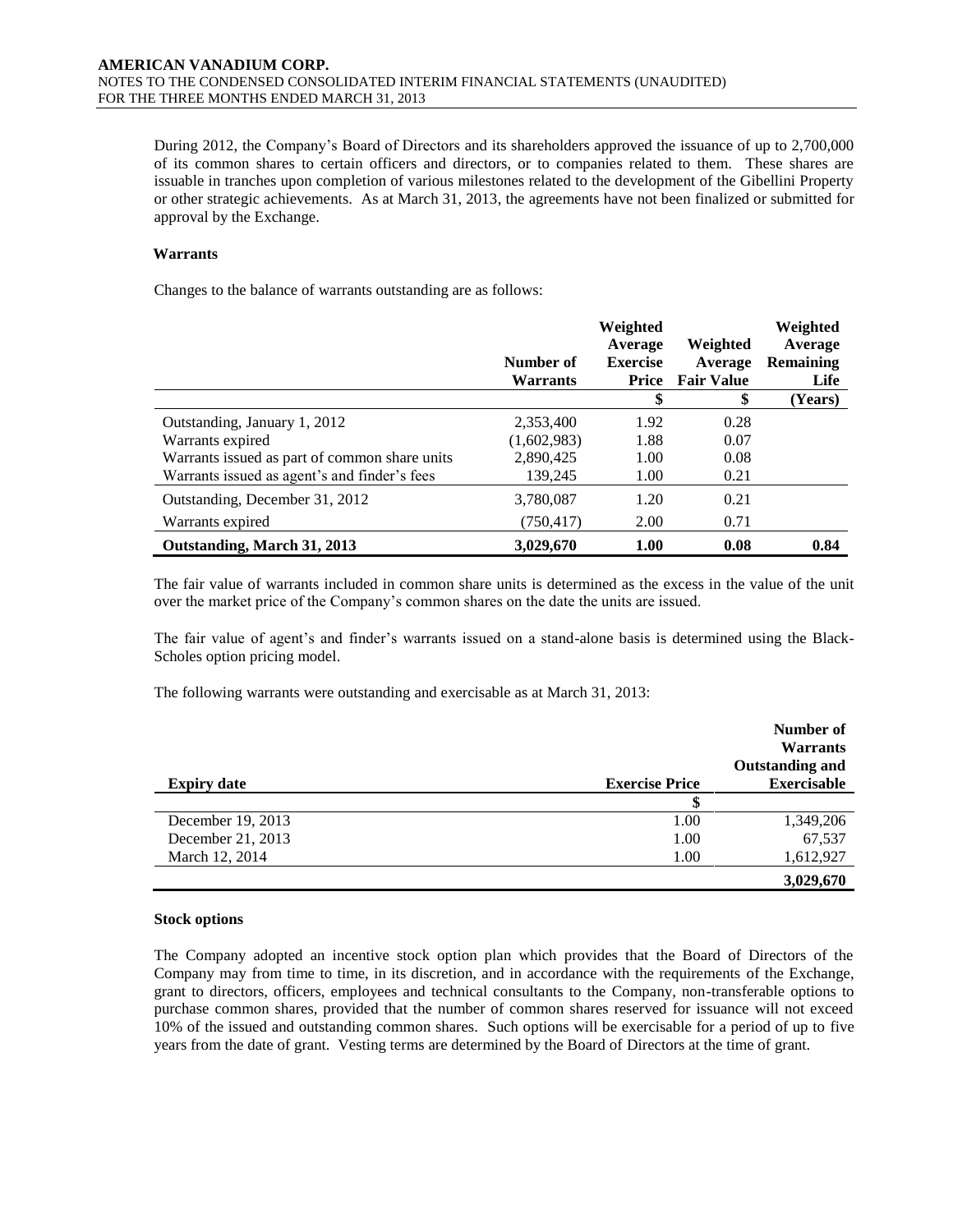|                                | Number of            | Weighted<br>Average<br><b>Exercise</b> | Weighted<br>Average     | Weighted<br>Average<br>Remaining |
|--------------------------------|----------------------|----------------------------------------|-------------------------|----------------------------------|
|                                | <b>Stock Options</b> | <b>Price</b><br>\$                     | <b>Fair Value</b><br>\$ | Life<br>(Years)                  |
| Outstanding, January 1, 2012   | 2,325,500            | 0.88                                   | 0.64                    |                                  |
| Options granted                | 665,000              | 0.73                                   | 0.37                    |                                  |
| Options exercised              | (200,000)            | 0.35                                   | 0.26                    |                                  |
| Options cancelled or forfeited | (235,000)            | 1.29                                   | 0.94                    |                                  |
| Outstanding, December 31, 2012 | 2,555,500            | 0.84                                   | 0.58                    |                                  |
| Options granted                | 30,000               | 0.90                                   | 0.51                    |                                  |
| Options expired                | (138,000)            | 1.30                                   | 0.89                    |                                  |
| Options exercised              | (53,250)             | 0.70                                   | 0.36                    |                                  |
| Options cancelled or forfeited | (50,000)             | 1.00                                   | 0.74                    |                                  |
| Outstanding, March 31, 2013    | 2,344,250            | 0.81                                   | 0.56                    | 2.89                             |

Stock option transactions and the number of stock options outstanding are summarized as follows:

Stock option transactions and the number of stock options outstanding are summarized as follows:

The fair values of the stock options granted during the three months ended March 31, 2013 and the year ended December 31, 2012 have been estimated using the Black-Scholes option pricing model. The weighted average assumptions used in the pricing model for these options are as follows:

|                                 | <b>Three Months Ended</b><br><b>March 31, 2012</b> | Year Ended<br>December 31, 2012 |
|---------------------------------|----------------------------------------------------|---------------------------------|
| Risk-free interest rate         | $1.27\%$                                           | 1.09 %                          |
| Annual dividends                | ۰                                                  |                                 |
| Expected stock price volatility | 85.78%                                             | 85.79%                          |
| Expected forfeiture rate        | 19.39%                                             | 20.31%                          |
| Expected life                   | 2.88 years                                         | 2.55<br>vears                   |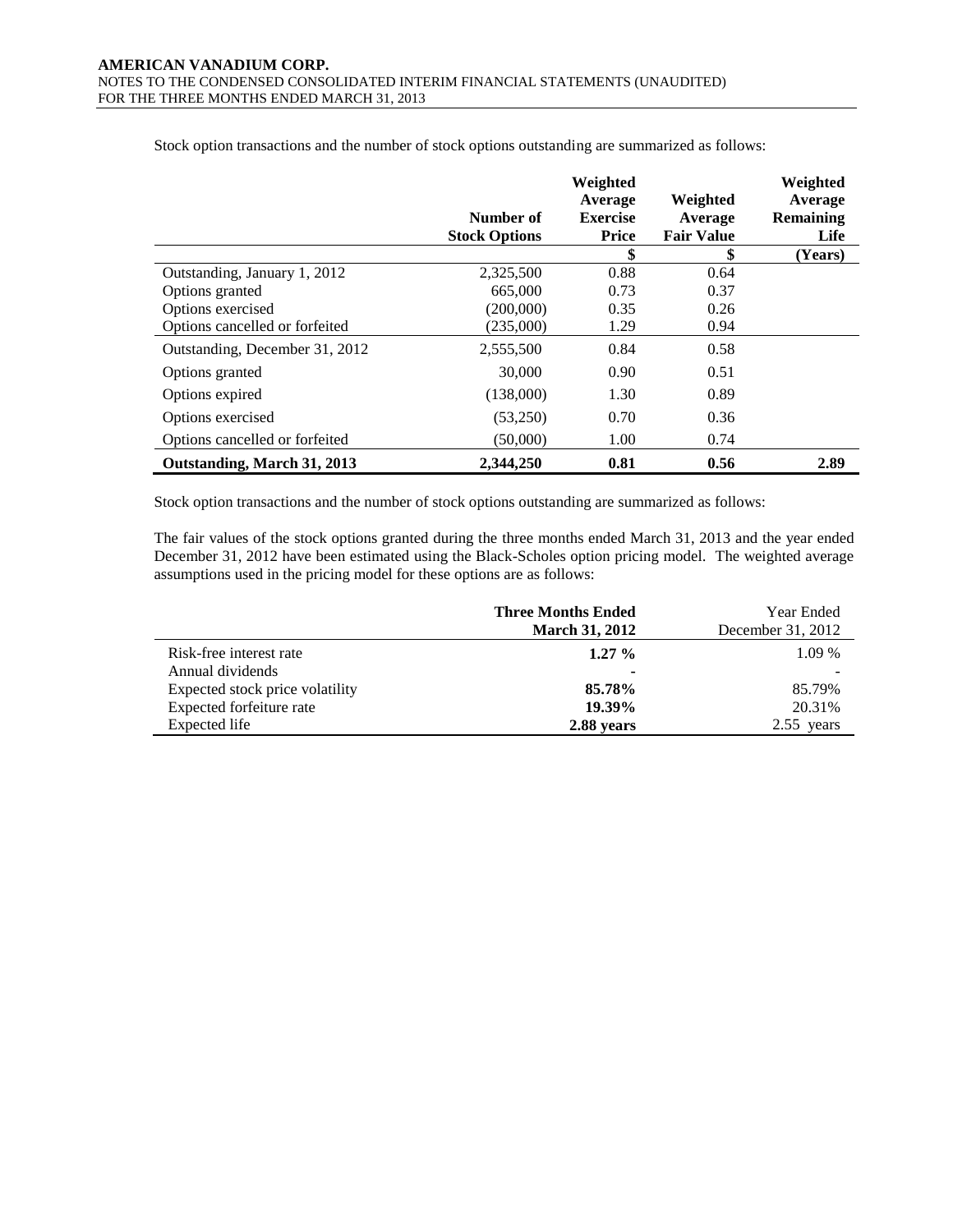|                    |                       |                          | Number of          |
|--------------------|-----------------------|--------------------------|--------------------|
|                    |                       | <b>Number of Options</b> | <b>Options</b>     |
| <b>Expiry date</b> | <b>Exercise Price</b> | Outstanding              | <b>Exercisable</b> |
|                    | \$                    |                          |                    |
| January 21, 2015   | 0.35                  | 687,500                  | 687,500            |
| April 1, 2015      | 0.75                  | 40,000                   | 40,000             |
| August 18, 2015    | 0.75                  | 50,000                   | 50,000             |
| November 2, 2015   | 0.70                  | 275,000                  | 275,000            |
| December 13, 2015  | 1.00                  | 10,000                   | 10,000             |
| December 29, 2015  | 1.05                  | 15,000                   | 15,000             |
| December 31, 2015  | 1.14                  | 50,000                   | 50,000             |
| February 7, 2016   | 1.56                  | 100,000                  | 100,000            |
| March 7, 2016      | 1.50                  | 25,000                   | 25,000             |
| March 23, 2016     | 1.53                  | 300,000                  | 300,000            |
| July 19, 2016      | 1.34                  | 100,000                  | 100,000            |
| August 2, 2016     | 1.25                  | 50,000                   | 50,000             |
| February 6, 2017   | 0.77                  | 65,000                   | 65,000             |
| April 3, 2017      | 0.70                  | 100,000                  | 100,000            |
| April 12, 2017     | 0.74                  | 50,000                   | 50,000             |
| May 31, 2017       | 0.70                  | 96,750                   | 96,750             |
| June 15, 2017      | 0.74                  | 300,000                  | 300,000            |
| January 7, 2018    | 0.90                  | 30,000                   | 7,500              |
|                    |                       | 2,344,250                | 2,321,750          |

The following incentive stock options were outstanding and exercisable at March 31, 2013:

# **7. RELATED PARTY TRANSACTIONS**

During the three months ended March 31, 2013, a \$19,500 (2012 - \$19,500) expense was recorded for office facilities, corporate and administrative services provided by a company jointly controlled by a director of the Company, of which \$15,823 (December 31, 2012 - \$27,605) is included in accounts payable and accrued liabilities.

During the three months ended March 31, 2013, a \$45,000 expense (2012 - \$45,000) was recorded for consulting services provided by a company jointly controlled by a director of the Company.

Included in prepaid expenses as at March 31, 2013 is \$10,000 (December 31, 2012 - \$10,000) advanced to the Chief Executive Officer of the Company for corporate expenses to be incurred on the Company's behalf. Included in accounts payable and accrued liabilities is a total of \$21,765 (December 31, 2012 - \$10,186) owing to this officer.

Included in accounts payable and accrued liabilities as at March 31, 2013 is a total of \$13,297 (December 31, 2012 - \$21,453) owing to the Executive VP, Operations; and \$1,784 (December 31, 2012 - \$4,343) owing to the Vice President, Environmental.

These transactions were in the normal course of operations and were measured at the exchange amount, which is the amount of consideration established and agreed to by the related parties.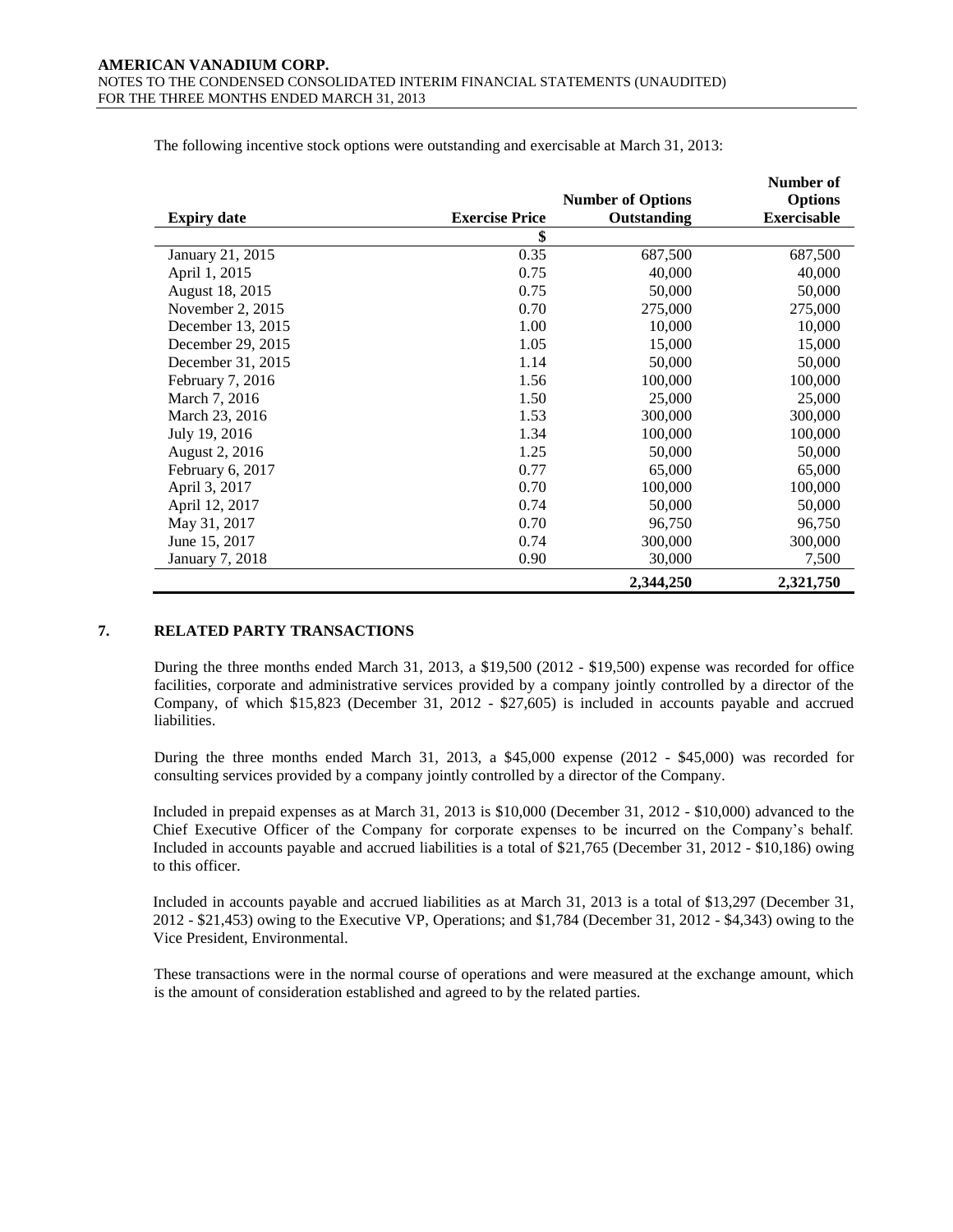### **8. SEGMENTED INFORMATION**

The Company has one reportable operating segment, being the acquisition and exploration of mineral properties. Geographical information is as follows:

|                              |                       | <b>Net Comprehensive Loss</b> |
|------------------------------|-----------------------|-------------------------------|
| <b>Three Months Ended</b>    | <b>March 31, 2013</b> | March 31, 2012                |
|                              |                       |                               |
| Canada                       | 399,518               | 603.948                       |
| <b>United States</b>         | 1,028,027             | 1,498,071                     |
| Total net comprehensive loss | 1.427.545             | 2,102,019                     |

|                      |           | <b>Total Assets as at</b> |
|----------------------|-----------|---------------------------|
|                      | March 31  | December 31               |
|                      | 2013      | 2012                      |
|                      |           |                           |
| Canada               | 1,066,287 | 1,732,367                 |
| <b>United States</b> | 2,990,430 | 2,916,519                 |
| Total assets         | 4,056,717 | 4,648,886                 |

# **9**. **FINANCIAL INSTRUMENTS AND RISK MANAGEMENT**

As at March 31, 2013, the Company's financial instruments are comprised of cash, restricted cash, amounts receivable, reclamation deposits and accounts payable and accrued liabilities. With the exception of cash and restricted cash, all financial instruments held by the Company are measured at amortized cost. The fair values of these financial instruments approximate their carrying value due to their short-term maturities. Fair values of financial instruments are classified in a fair value hierarchy based on the inputs used to determine fair values.

The levels of the fair value hierarchy are as follows:

- Level 1 Unadjusted quoted prices in active markets for identical assets or liabilities;
- Level 2 Inputs other than quoted prices that are observable for the asset or liability either directly or indirectly; and
- Level 3 Inputs that are not based on observable market data.

Financial instruments measured at fair value on the balance sheet are summarized in levels of fair value hierarchy as follows:

|                 | <b>Level 1</b> | <b>Level 2</b> | <b>Level 3</b> |
|-----------------|----------------|----------------|----------------|
|                 |                |                | w              |
| Cash            | 48,555         |                |                |
| Restricted cash | 920,000        |                | -              |
| Total           | 968,555        | ۰              |                |

The Company's financial instruments are exposed to certain financial risks, including currency risk, credit risk, liquidity risk and interest rate risk.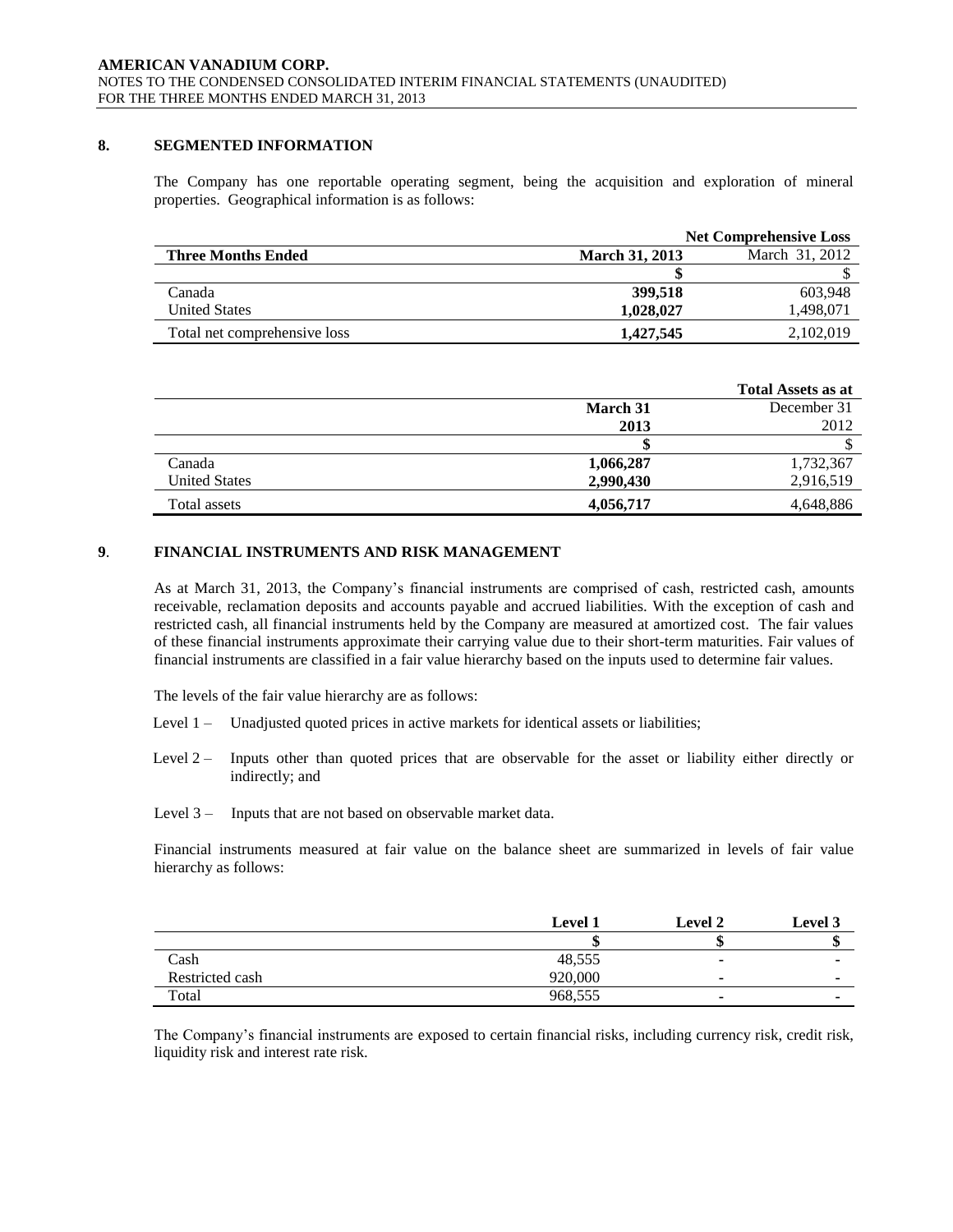#### *Currency risk*

A portion of the Company's expenses are incurred in United States dollars and financial instrument balances are held in this currency. A significant change in the currency exchange rates between the Canadian dollar relative to the United States dollar could have a negative effect on the Company's results of operations, financial position or cash flows.

The Company has not hedged its exposure to currency fluctuations and, as at March 31, 2013, the Company held \$18,858 (December 31, 2012- \$133,507) in United States dollars. A prolonged \$0.10 increase (decrease) in the value of the Canadian dollar compared with the United States dollar would result in a \$1,859 foreign exchange loss (gain) based on United States dollar holdings as at March 31, 2013.

#### *Credit risk*

Credit risk is the risk of an unexpected loss if a customer or third party to a financial instrument fails to meet its contractual obligations. The Company's credit risk is primarily attributable to its cash. The Company limits exposure to credit risk by maintaining its cash with large financial institutions. The Company does not have cash that is invested in asset backed commercial paper.

#### *Liquidity risk*

Liquidity risk is the risk that the Company will not be able to meet its financial obligations as they fall due. The Company requires additional financing to fund its existing financial obligations. Although, the Company has successfully accessed capital markets to fund its operations to date and management believes such sources remain available to the Company in the future, there is no assurance that such financing will be available to the Company on favourable terms.

#### *Interest rate risk*

Interest rate risk is the risk that the fair value or future cash flows of a financial instrument will fluctuate because of changes in market interest rates. As the Company's cash is currently held in short-term interest bearing accounts which pay relatively low rates of interest, the Company considers the interest rate risk to be limited.

# **10. CAPITAL MANAGEMENT**

The Company manages its capital structure and makes adjustments to it, based on the funds available to the Company, in order to support the acquisition, exploration and development of resource properties. The Board of Directors does not establish quantitative return on capital criteria for management, but rather relies on the expertise of the Company's management to sustain future development of the business.

The properties in which the Company currently has an interest are in the exploration stage; as such the Company is dependent upon external financings to fund activities. In order to carry out planned exploration and pay for administrative costs, the Company will spend its existing working capital and will attempt to raise additional funds as needed.

Management reviews its capital management approach on an ongoing basis and believes that this approach, given the relative size of the Company, is reasonable.

There were no changes in the Company's approach to capital management during the three months ended March 31, 2013. The Company is not subject to externally imposed capital requirements.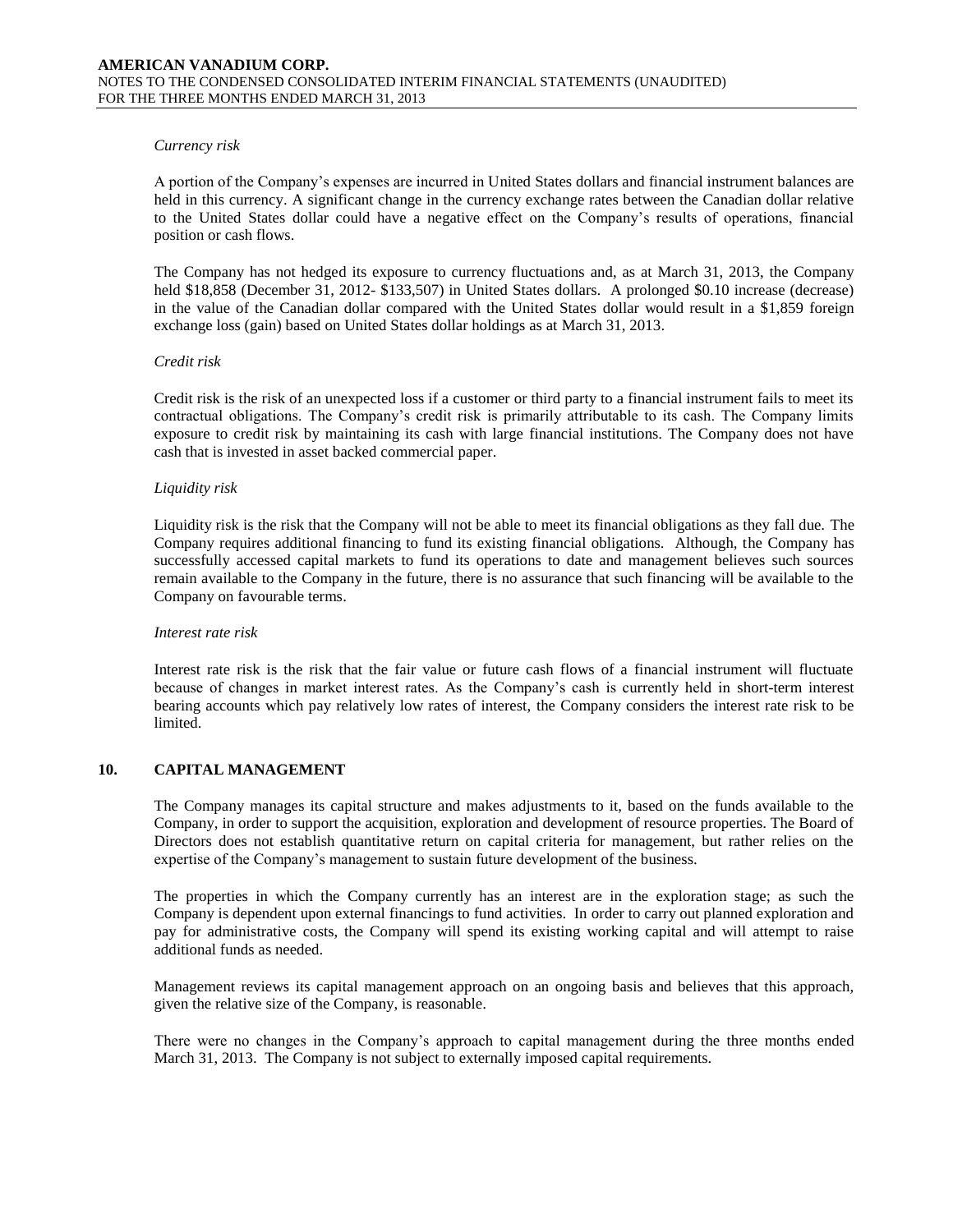# **11. LOSS PER SHARE**

The numerators and denominators of basic and diluted loss per share for the three months ended March 31, 2013 and three months ended March 31, 2012 are as follows:

|                                              | <b>Three Months</b><br><b>Ended</b><br><b>March 31, 2013</b> | Three Months<br>Ended<br>March 31, 2012 |
|----------------------------------------------|--------------------------------------------------------------|-----------------------------------------|
| Net loss - numerator                         | \$(1,427,545)                                                | \$(2,102,019)                           |
| Basic and diluted weighted average number of |                                                              |                                         |
| common shares outstanding - denominator      | 33,567,442                                                   | 27,443,397                              |
| Basic and diluted loss per share             | \$(0.04)                                                     | \$(0.08)                                |

The Company incurred net losses for all periods reported, so no dilutive impact of in-the-money stock options and warrants has been included in the calculation of diluted weighted average number of common shares outstanding.

# **12. COMMITMENTS AND CONTINGENCIES**

The Company is committed to the following expenditures:

|                                     | Remainder    |              |              |              |             |
|-------------------------------------|--------------|--------------|--------------|--------------|-------------|
| Nature of payment                   | of 2013      | 2014         | 2015         | 2016         | 2017        |
| Engineering management <sup>1</sup> | US\$904.237  | -            |              |              |             |
| Mineral rights <sup>2</sup>         | US\$114,000  | US\$144,000  | US\$144,000  | US\$144,000  | US\$144,000 |
| Water rights <sup>3</sup>           | US\$125,000  | US\$234,273  | US\$237.551  | US\$240.927  | US\$244,405 |
| Office lease                        | Cdn\$105.612 | Cdn\$140.816 | Cdn\$140,816 | Cdn\$140.816 |             |

<sup>1.</sup> As described in Note 5, the Company has commenced a basic engineering phase under a mine engineering, procurement and construction management agreement, as well as design agreement for a borrow pit and electrolyte process. The Company considers that it is contractually committed for the full quoted amounts of these agreements.

<sup>2.</sup> As described in Note 5, the Company makes NSR prepayments in order to acquire and maintain mineral rights to its properties. To maintain certain of its properties in good standing, the Company is required to continue making these payments. While not contractually committed to further payments, the Company considers these to be constructive commitments.

<sup>3.</sup> As described in Note 5, the Company makes annual rental payments to maintain water rights for its properties. While not contractually committed to further payments, the Company considers these to be constructive commitments.

As discussed in Note 6, up to 725,000 of the Company's shares are issuable upon meeting various milestones for the development of the Gibellini property and for achieving certain strategic objectives. Although the timing and number of shares that will be issued under this arrangement is unknown, and certain specific milestones are at the discretion of the Company's Board of Directors, the issuance of these shares is contingent on the following events:

| <b>Contingent Event</b>                                             | Number of Shares Issuable <sup>1</sup> |
|---------------------------------------------------------------------|----------------------------------------|
| Project permitting for the Gibellini property                       | 175,000                                |
| Design and construction of mine leach pad on the Gibellini property | 200,000                                |
| Economic production of the Gibellini property                       | 350,000                                |
|                                                                     |                                        |

1. An additional 2,700,000 of the Company's common shares have been approved by the Company's Board of Directors and its shareholders, but agreements have not been finalized or submitted to the Exchange for approval.